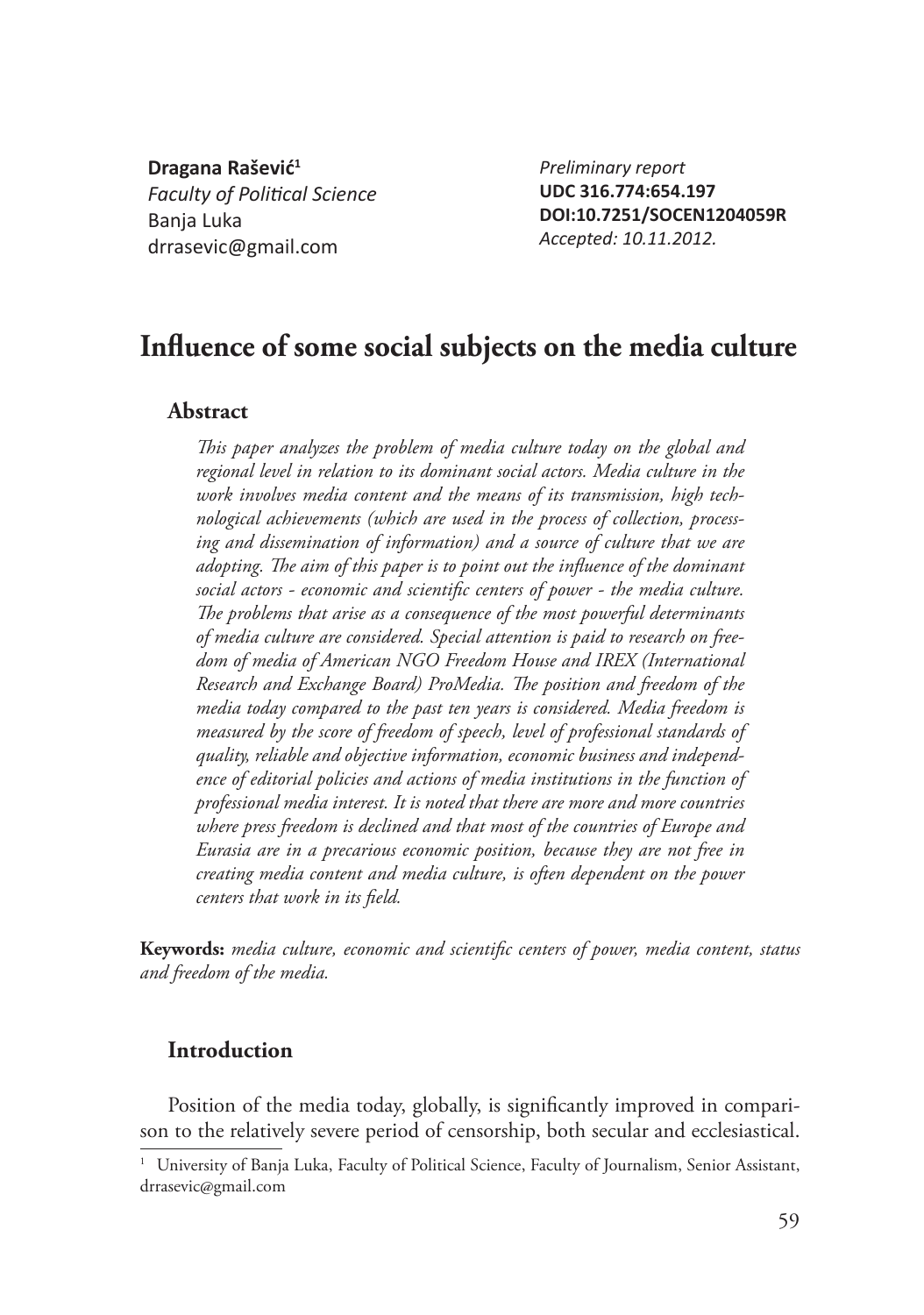However, many problems still exist, but are more sophisticated and are not visible at first glance. It appears that the main obstacle to freedom of expression is no longer politics, but economic centers of power. The economy in various ways influences media culture, and the primary goal is profit. In addition to the economic, there are also scientific centers of power as the most important determinants of media culture.

Scientific and technological revolution has brought major changes in the media system. It changed the method of collecting, processing and distributing information. The media culture was changed. With the advent of new technological developments, media culture has taken on new forms. It was traditionally changed with the advent of each new media and all technological innovation that influenced changes of the media or the appearance of new media has also influenced the media culture. As Eriksen says, there was an information society "in which information technology is a key factor in all types of production"2 . Computer and information technology has a crucial impact on production in the world, and this is especially true of media production. "Information is the driving force of today's economy, and its increasing share is passed over the Internet"3 , which implies the importance of the media and the growing dependence of the citizens on them. However, given the wealth of information, the purpose of today's educated man must be filtering media information, that is, the acquisition of skills of "consumption" the media for what we really need.

However, one should be cautious when it comes to technological determinism, that is, the belief that technological changes immediately lead to certain social and even media changes. Technology is always present in a given cultural context, but we should not be too ambitious in making forecasts, because you never know how it will, in fact, act in the future. Also, we can not argue that technological changes do not change anything in society and the media, when we can clearly see that the Internet and social networks are already creating visible changes. The relationship of technology, society, culture and the media, is very complex and therefore giving too radical qualifications of this relationship would be totally wrong and unjust.

## The influence of economic factors on the media culture

It can be said that media freedom anywhere in the world, is not viewed as an absolute freedom, because the media are also subject to the influence of differ-

<sup>&</sup>lt;sup>2</sup> Thomas Hylland Eriksen, Tyranny of the moment: fast and slow time in the information society, Belgrade: Library, XX Century, 2003, p.25.

<sup>&</sup>lt;sup>3</sup> Thomas Hylland Eriksen, *The same*, p. 28.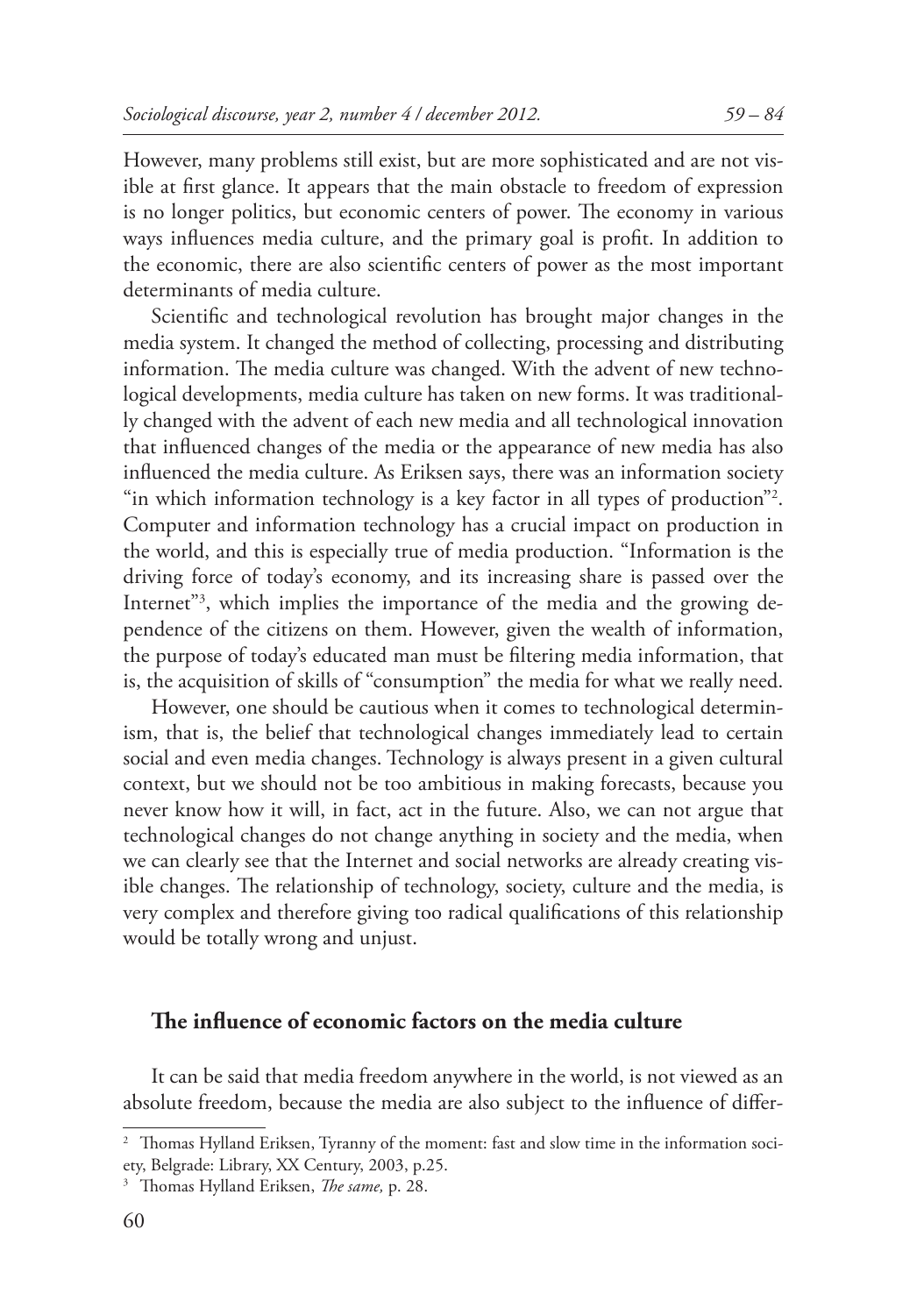ent factors which from different interests, influence the media culture, and thus limit its freedom. Economic consequences on the media and media culture, are left by the actions of numerous social subjects: State, Politics, multinational companies, religious, ideological and military centers of power and influence, media owners, advertisers.

Financial pressures on the media are there, even though they are not obvious and many media will not publicly admit it. They need financial survival, as well as profits, and different power centers allow them that under certain conditions. "In the economy of the media, there are significant issues related to capital flows (who owns the product financed on the basis of co-productions), negative integration in the EU and the importance of integration, downloads and media ownership in the EU".4 Of course, this also applies to others, not only the European media. Media products<sup>5</sup> Everywhere in the world function in the same way: through the supply, demand, trade advantages, balanced prices and costs.

The state is a center of power that uses the economic dependence of the media, as a way to control them. In a time of global crisis, where media can hardly survive, withholding advertising, subtle political blackmail, place media in a position of economic dependence, resulting a media market in which mindedness rules, and there are only few examples of the media confronting those on which they depend in any way.<sup>6</sup>

State influence on the media culture depends on the power of the state also. Most powerful countries in the world actually impose media culture at the global level. They dictate the manner of reporting, determine the degree of importance of the event, their media have the highest credibility so the rest of the media look up to them. The economically richest countries, such as USA, UK, Germany, Japan, Canada, France and Italy have the most impact on the media culture at the global level. In addition to these, more recently, in this context is often mentioned and China.7

<sup>&</sup>lt;sup>4</sup> Richard Ruk, *The European media in the digital age*, Belgrade: Clio, 2011, p. 105.

<sup>&</sup>lt;sup>5</sup> Richard Ruk, *The same*.

<sup>6</sup> In such circumstances, the economic and social status of journalists is unstable and insecure. In Bosnia and Herzegovina and the region, journalists wages are below the standard level that includes security and financial independence. Journalistic profession is undervalued and therefore in the media are mainly employed persons with little professional knowledge. This situation corresponds to the owners of the media, because they are easily manipulated. This is a causal chain that results in poor media culture.

<sup>7</sup> A poll conducted by the BBC in 2011 among the more than 28,000 respondents in 27 countries around the world, with the help of international companies for exploring the public opinion "Gloubsken / PIPA," shows that the number of those who believe that China's economic rise is undesirable significantly increased. This concern is particularly pronounced in richer countries. Compared with the results of a survey conducted by the BBC in 2005, the negative attitude towards the economic rise of China has increased - and now represents the opinion of majority- in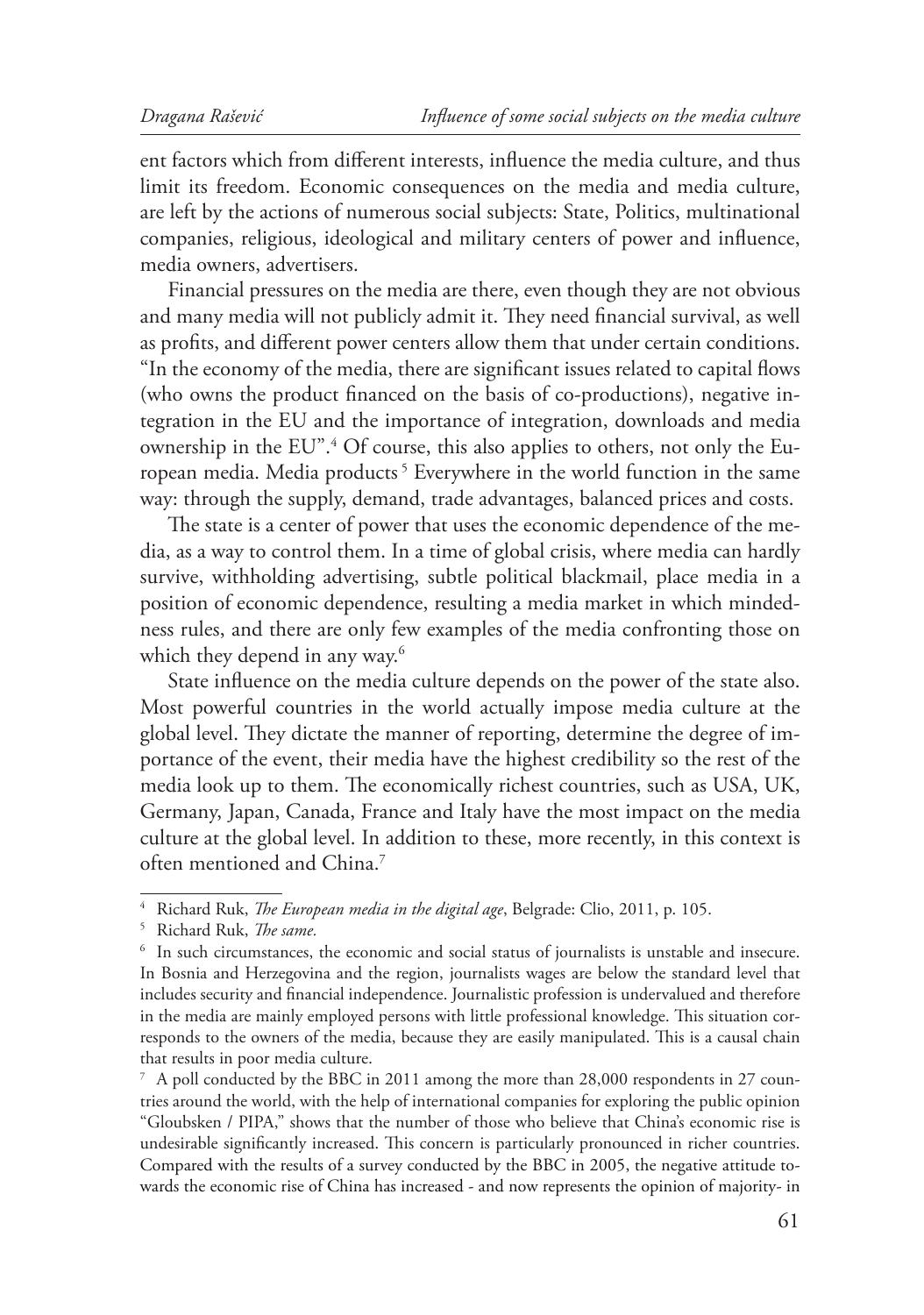Given that the United States are the dominant world power, and that the market dominance of the media is the most extensive in this country, it is not surprising that other countries aspire to this model of the corporate media, that is imposed by the USA. They simply set a model of media activity, as an imperative, to which other countries are adapting, because they are not strong enough to survive otherwise.

In addition to policies that affect the media culture, both external and internal, large impact on the media also have wealthy individuals who use the media to achieve their economic interests. The world in 2012 has more billionaires than the previous year, scattered in different countries. Brazil, India, Russia and China are emerging as the new headquarters of billionaires.<sup>8</sup>

Wealthy individuals, as an important economic factor in different ways influence media culture, they are often shaping the content of media culture, that is, what we read, hear and see on a daily basis in the media. Capital of wealthy

the U.S., France, Canada, Germany and Italy, while in countries such as the United Kingdom and Mexico has also become more common, but still not prevalent in relation to positive. Poll in the whole shows, however, that towards the China in the world still dominates positive attitude. The most positive attitude towards this country have Nigeria (82%) and Kenya (77%), as well as the most other African countries covered by the survey, in which China invests a lot, and also the majority of developing countries, with the exception of Mexico. The survey does not show what's behind this attitude towards the economic growth of the world's most populous country, but experts warn that one explanation is that after the economic crisis, rapid recovery of China and other developing countries, and a much slower recovery and rising unemployment in developed countries in these latter cause "psychological distress." The survey was taken from URL: http:// www.blic.rs/Vesti/Svet/244177/Raste-zabrinutost-zbog-ekonomske-moci-Kine. (29.3.2011). <sup>8</sup> A list of the richest individuals in the world, which is for 26th time consecutive presented by Forbes Magazine (July 2012), shows that 1226 people are possessing wealth exceeding one billion. Their average wealth is the sum of what they have in bank accounts, the value of shares they hold, their yachts, houses and other things in an average of 3.71 billion. This list shows that the world has more and more (dollar) billionaires, but also that they are "better placed". As for the order at the top, it is the same as in 2010. The richest is the Mexican telecommunications magnate Carlos Slim, whose fortune is estimated at \$ 69 billion. Slim (72) is the CEO of the Mexican company Telmex, and he has earned he fortune in telecommunications. Yet, even he maintained the first place, his wealth in comparison to last year decreased by five billion dollars and is one of seven of the top 20 richest people whose wealth declined over the last year. In the second place of the list of the richest is Bill Gates, who is in 2012 richer by \$ 5 billion, and his wealth is now 61 billion. Third place went to the owner of Berkshire Hathaway, Warren Buffett, whose fortune is estimated at \$ 44 billion. One feature of this list is the undeniable rise of young Internet entrepreneurs, started by the founder of Facebook, making him a phenomenon of the Internet era. Mark Zuckerberg doubled his well-ranking last year, and according to Forbes, his fortune amounted to 13.5 billion, while this year it increased for four billion and he occupies 35th place of the richest people with a fortune of 17.5 billion dollars. The list includes rich people from a total of 58 wealthy

countries, including Peru and Morocco. The richest country in the world, America, still has the biggest number of rich people (425). Followed by Russia (96) and China (95).http://www.forbes. com/sites/luisakroll/2012/03/07/forbes-worlds-billionaires-2012/ (9.9.2012).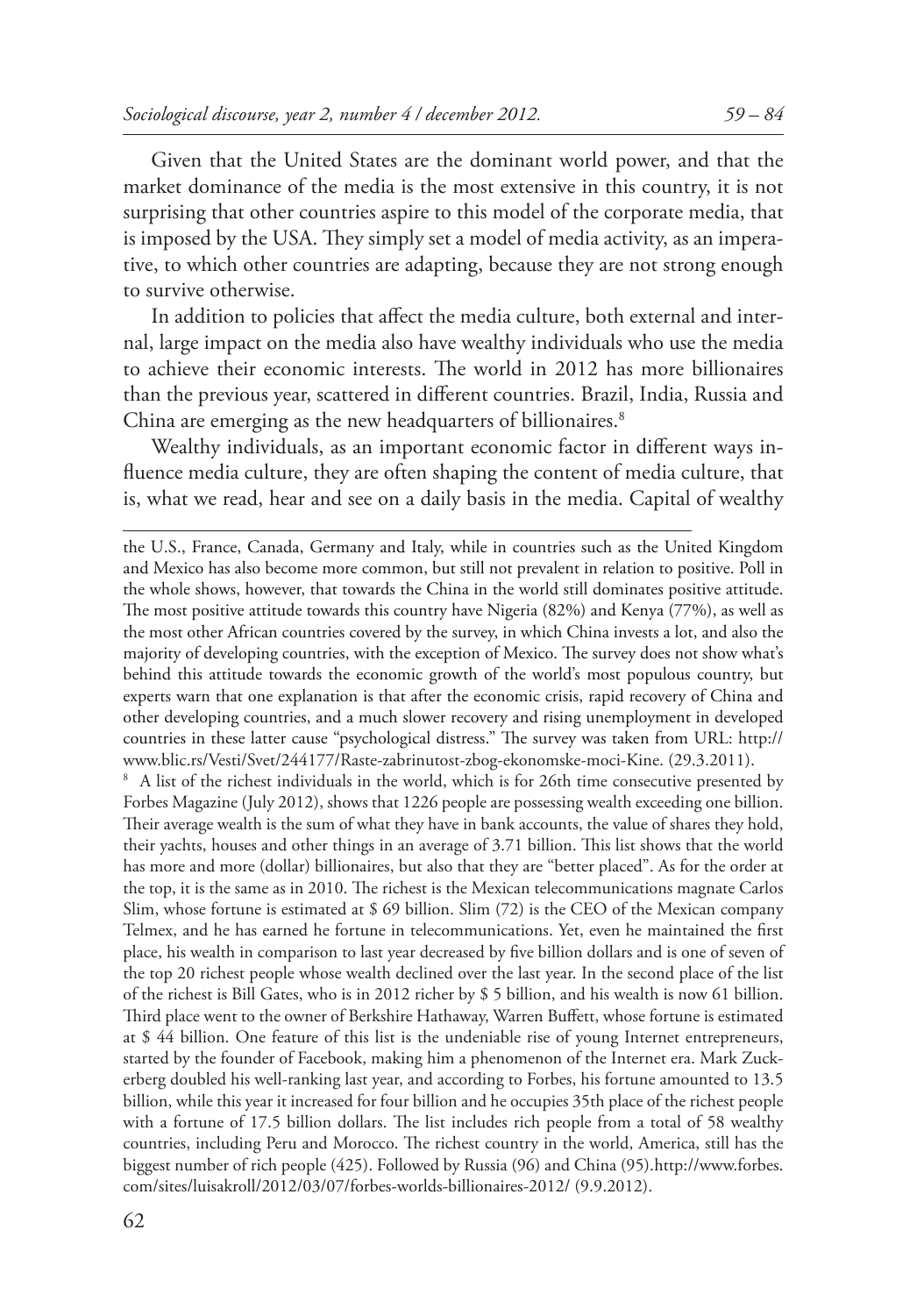individuals is acquired thanks to shares in telecommunications companies, Internet entrepreneurship, the computer industry, politics, and all of that is close to media culture which implies a direct effect on it.

Connecting the telecommunications, computer and media industries, attracted wealthy entrepreneurs to invest in co-operation with the media in order to develop a competitive advantage of global scale, developing a dominant brand, great power of distribution and the like. Many of these entrepreneurs use a variety of media for personal promotion or promotion of their company or some content. Wealthy entrepreneurs in the media often appear as advertisers in order to make themselves close to consumers. Some advertisers pay to get their messages transferred directly to consumers. An example of this is the British Independent Television (ITV). In order to achieve something like that, television has to broadcast enough quality programming that will attract a wide audience, and then the advertisers. "Recent attempts of ITV to move its main evening news from 10 to 11 hours was intended to increase the total number of viewers for this reason"9 .

Wealthy individuals through advertising directly or indirectly decide on the content of media culture. Indirect affect is only advertising in the media. Commercial media that are directly funded by advertisers, must provide a program that will attract more media audience that is suitable for advertisers. If they want to gain as many advertisers, newspapers and radio, they have to offer a wide range of facilities to suit a variety of interests of the media audience. This factor on television, which is financed by the seller, works poorly.<sup>10</sup> The programs that are intended for smaller number of viewers can not generate enough revenue from advertising. Television with subscription can compensate for this deficiency. The direct influence of wealthy individuals on the media culture is that they desire to participate in the politics of designing the programs and the modes of work of media. This is especially true in smaller communities and volatile media. Because of this news in the local newspapers and trade magazines, advertising the local business and influential individuals, and wealthy entrepreneurs, tend to conceal the truth and information that could in any way jeopardize their advertisers. Local media are afraid to criticize the local influential people, because their existence could be threatened. Sometimes the national media can be subjected to the same pressure, but it happens rarely and they have a powerful mechanism to cope with these pressures.

Also, media ownership is very important, because from it depends and the media culture of the certain media. Media owners, depending on which policy

<sup>9</sup> Adam Briggs and Paul Kobli, *Introduction to Media Studies*, Belgrade: Clio, 2005, p. 305.

<sup>&</sup>lt;sup>10</sup> Adam Briggs and Paul Kobli, *The same*.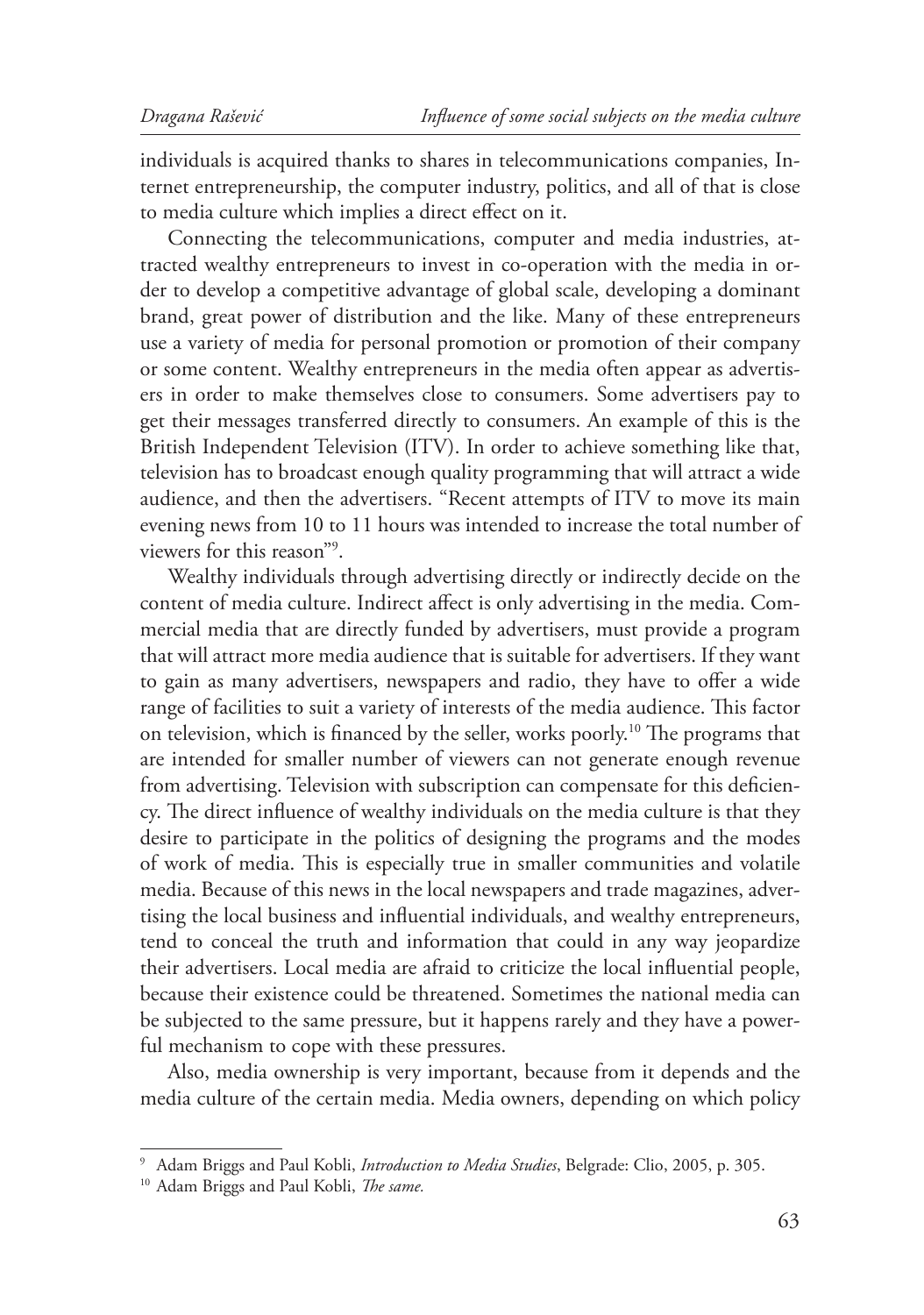they favor, influence media content, as well as which personalities will appear in their media and which will not.

Money, time, technology and deregulation are the economic and industrial factors that, in addition to other social entities, determine the most media culture. Commercial media are financed exclusively from consumers (monthly subscription which is often supplemented by video on demand and pay-perview), and advertisers, while public services receive subsidies from the government (directly or in the form of taxes or certain privileges). In both cases, the media are economically dependent, the only difference is the kind of economic pressure. An example of the use of resources and revenues from consumers and advertisers are newspapers. The reader pays their copy of the newspaper, but the inventory is also charged to advertiser. All corporate media are in this range, the difference is whether their source of income is larger from consumers or advertisers.

From the appearance of the media, the social authorities are trying to keep them under control and to manage them. In the beginning it was a church, and then the state or government. The state must regulate certain media content with regard to their effects. Also, under the jurisdiction of state or government, was the assignment of frequencies in accordance with the restrictions on the spectrum for broadcasting. However, deregulation and digitization have freed a substantial part of the area for mobile communications. As the number of electronic media increased thanks to cable, satellite and digital technology, the degree of regulation has reduced. The regulation has a positive side in that it makes the media broadcast certain content, regardless of whether they make a profit on it. Without these conditions, media owners decide by themselves on the media culture, putting profits first.

The goal of private or commercial media is a long-term profit. Commercial media must not give priority to profits only when regulations limit them, but in such circumstances, companies run the risk of being taken over by other, more powerful company. In order for media to really serve the public interest, they must be careful when it comes to financing. Therefore, the state subsidizes public media and that is why private media can never satisfy the public interest of the citizens in terms of production and transmission of high-cultural values content in so far as it can public media.

There are different forms of media ownership. Singular form of media ownership is a group of shareholders who have control over the media, or it can even be just one owner who does not represent another company. This form of ownership is not as common today as in the beginning of the privatization of the media. Another form of ownership are related companies or chain. This is a group of related companies, for example, cable. They are integrated horizontally,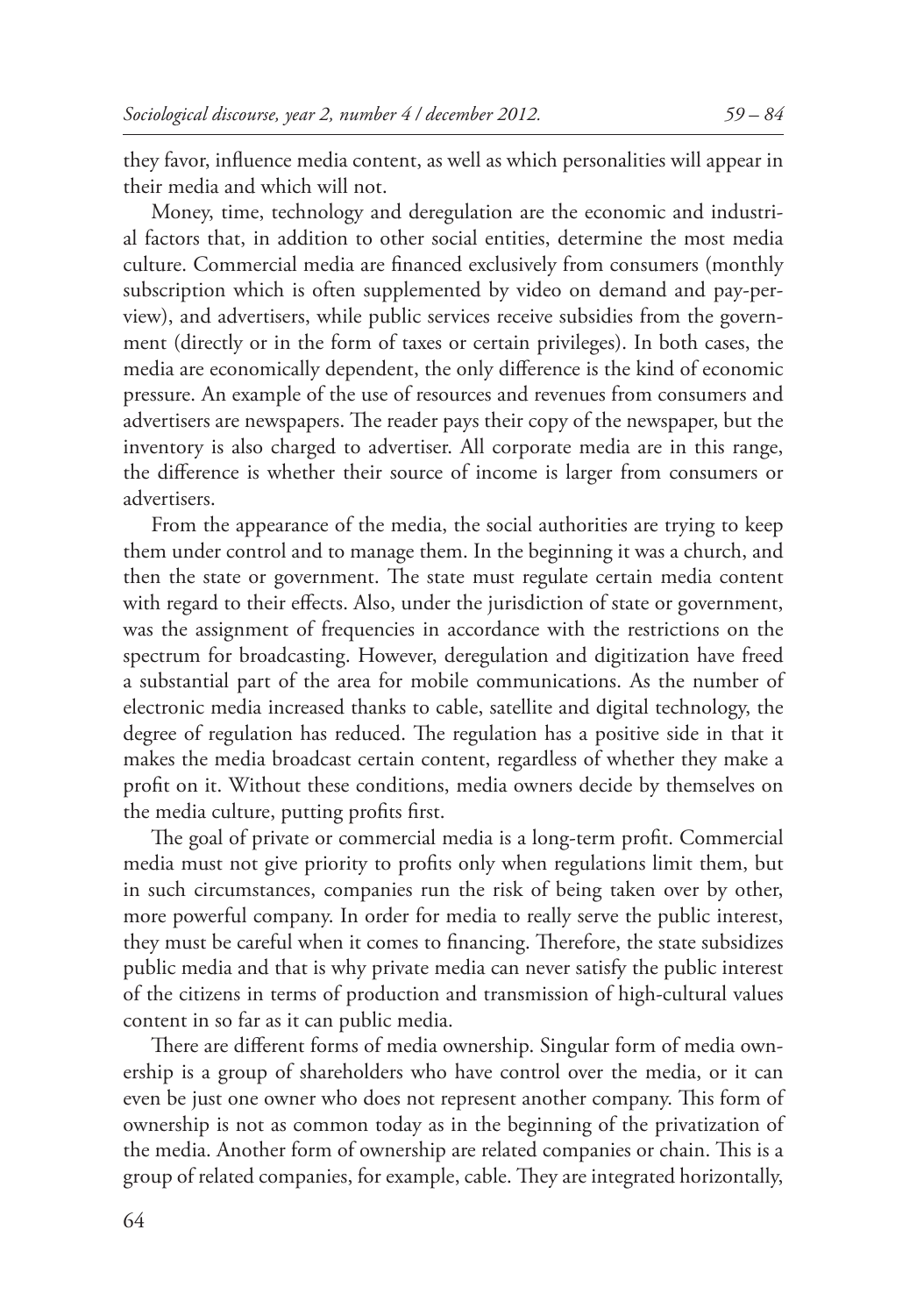they do not buy or sell among themselves but each share resources and thus achieve efficiency and savings. Vertical integration is another form of chainlinking of media owners. In this case, companies of the same owner are supplied among each other. Another type of partnership is a chain cross-ownership. This is the case when in the particular market one media company owns several companies. For example, more than one television, radio stations, magazines and so on. The last type of linked ownership is conglomerate. It is a combination of other chain bonding, horizontal and vertical, and sometimes cross.<sup>11</sup>

Consequence of the trend in the ownership of media companies - for larger to buy fewer - is a small number of conglomerates that are nationally or internationally imposed as purveyors of information and entertainment. In some regions, all the media are owned by one conglomerate, it is a rare instance where at least one media is not in possession of one of the few superior companies. In this way, a small number of these companies affect the global media market and impose a global type of media culture. This is a direct consequence of the economic dependence of the media.

Perhaps the efficiency is the main reason for the growing media concentration, but there are also other reasons for this, such as: high profit margins, the power to obtain credit, to buy, as opposed to starting a new, taking a place of the rich, small national centers, minimizing the risk by changing the industrial branches, media ownership as a status symbol and a carrier of ideology, media regulation, competition policy.<sup>12</sup> "On many occasions, the owners use their media companies as a solid platform for the promotion of their own interests and ideas. Rupert Murdoch and Conrad Black are modern example for this, as well as Robert Maxwell"13.

It does not have to mean that such a form of media concentration is necessarily bad. We have a wide variety of media content, a brand new media culture that has previously been unknown. Public media are still there and, most importantly, we can always choose which medium, channel or program we will use. To a new form of media concentration and conglomeration may be objected, and the lack of basic investigative journalism. Research on immoral or improper conduct by members of the business community in the world of conglomerate, is not desirable. Conglomerates encourage the loyalty more than journalistic integrity. However, the essence of the problem of media concentration is the monopoly control at one site. It can be a full or partial control of the media. It is a common example with a newspaper. In this case, the media company that has a monopoly on this area, decides on media culture. This means that it controls

<sup>&</sup>lt;sup>11</sup> Rowland Lorimer, *Mass Communication*, Belgrade: Clio, 1998.

<sup>&</sup>lt;sup>12</sup> Rowland Lorimer, *The same*.

<sup>&</sup>lt;sup>13</sup> Rowland Lorimer, *The same*, p. 133.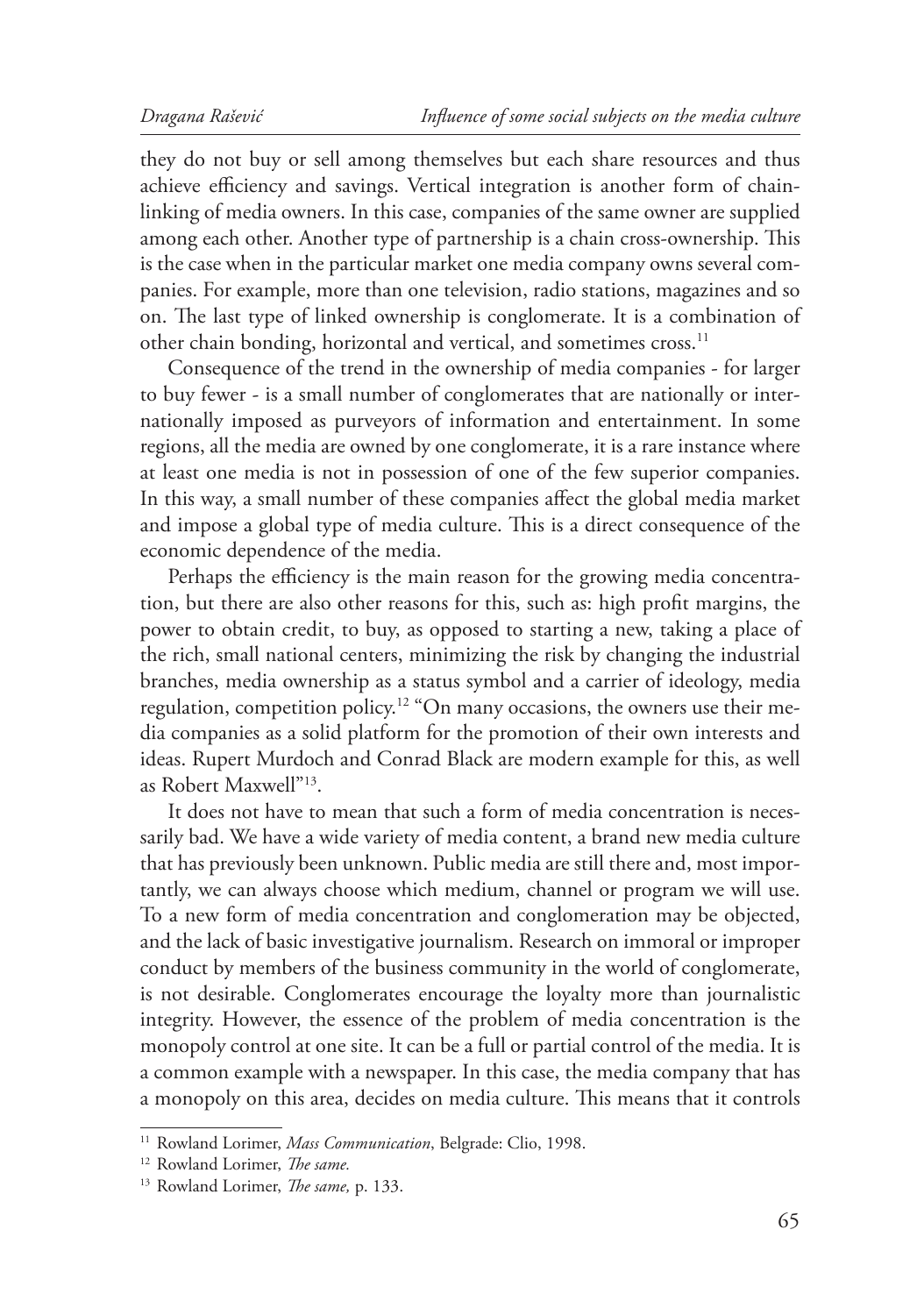what happenings will and how be transfered, determines the percentage ratio of ads and news, and how they are processed. This monopolistic control may result in the alienation of media audience. Other media that are not owned by monopolistic company, can suppress monopolistic practices and keep media culture real.

Unequal position of certain groups of the media market, the poor economic situation of the state, the decline in investment in media advertising, all undermined the economic viability of the media. The result is an increased number of closed media, and those who survive, are greatly influenced by advertisers and other centers of power.

The influence of advertisers on media culture reaches the point that they sometimes explicitly require that certain topics are not placed in areas where their ads are, and the media, are particularly commercial, and more and more attentive. An example is North America where the "editorial" content of commercial columns in newspapers have more freedom in advertising departments. "Similarly, according to industry sources in Canada, often more than 75 percent of local television news are creating propaganda departments of different companies or advertising agencies, which tend to provide care to person or product<sup>"14</sup>.

It is estimated that in developed countries for the purpose of advertising is invested between two and three percent of the annual gross national product. The media have tremendous revenue from paid advertising. Printing achieves between 60 and 70 percent of its revenue from advertising, and electronic media, with the exception of selling the rights to broadcast their programs, nearly 100 percent. Supporters of the commercialization of television justify that with the fact that the citizens for commercial television do not pay the fee, as they do for the public radio-television service.

Canadian communication theorist Mark R. questions that. He argues that advertising on television is not free and that every household in the U.S. pays about \$30 a month for it. "Here is his calculation: if the total sum of ad time on commercial TV networks in the United States is multiplied with the price of one second of an ad, and then that sum is divided by the number of households, we get the amount of about \$30 a month"15.

Free television could only be watched by those who do not buy anything in the market of goods and services. It is clear that such people in the United States do not exist.<sup>16</sup>

<sup>&</sup>lt;sup>14</sup> Rowland Lorimer, *Mass Communication*, Belgrade: Clio, 1998. p. 52.

<sup>15</sup> Miroljub Radojković and Branimir Stojković, *Information and Communication Systems,* Belgrade: Clio, 2004, p. 124.

<sup>16</sup> Miroljub Radojković and Branimir Stojković, *Information and Communication Systems,* Belgrade: Clio, 2004.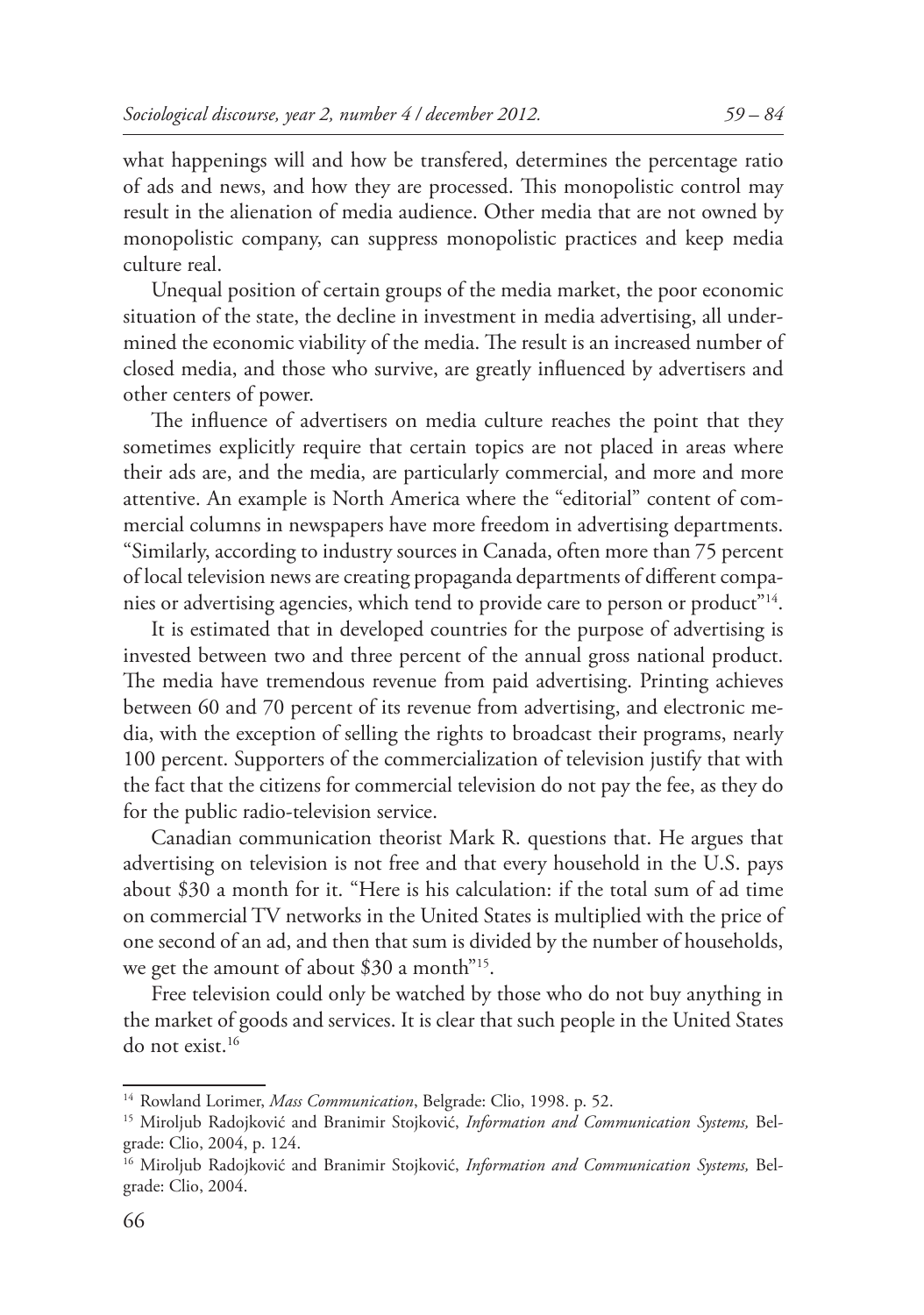Advertisers do not have to directly impact on the media culture, to set conditions to media on what and how to publish. It is enough to know that the advertiser will always choose the media that is suitable for its target audience, and which does not write critical (or broadcast such a program) on the lifestyle of its target group. In addition, if media want to retain or recruit new advertisers they must take into account the content of the program. If a well-known company advertises in a medium and that medium earns much on that account, it will not be able to publish anything that might harm that company, even though in that way they hide the truth from the public, which is not professional reporting. This is precisely the weakness of the commercial media. Conversely, the media sometimes have to release something that they would not otherwise, or to report favorably on something that is not so, but fits their advertisers. Professional standards are often not met and the media culture in this way suffers. It is often given the advantage to advertisers at the expense of media culture. This was present even when the press was the only mass medium. Printing at the insistence of advertisers had to accept technical changes. Specifically, advertisers wanted their ads to be more attractive and demanded color printing, which followed. There are many examples from which we can infer what is the position in today's commercial media when it comes to economic pressure.<sup>17</sup>

Thus, the economic dependency of media is evident at the global and local level, but with the local media is more visible and pronounced. Media that have a global impact, especially public service media are in the better position, but the percentage of the economic impact appears with them also. Most often it happens that the commercial broadcast media are subject to popular content that entertains the audience at the expense of educational and documentary programs. The reason is simple: the entertainment content attracts audiences and advertisers, while high-quality documentary and educational content requires a lot of money and research, and the media in an effort to place exclusive information have less time for research. They, at the present time that is measured by hundredths, need profits now and use any means to get to it. It all fit in one word - profit.

<sup>&</sup>lt;sup>17</sup> "The pressure on the choice of content are not so easily visible, because publishers care about independence in editing and they are reluctant to talk about it. So here is a classic example from 1940, which shows the pressure from advertisers and let-up of those who live of these ads. It is a family magazine Esquire which - after having published an article about the guitar as an instrument most suitable for the home entertainment - lost his high-paying, regular piano manufacturer offers. Soon appeared in the magazine article that emphasized qualities of the piano as a real home instrument. And piano manufacturers ads were there again. Thus was born the infomerical (information + commercial) - contribution which seemingly only informs, but in fact has a wellhidden, but all the more effective, the advertising function" (Miroljub Radojković and Branimir Stojković, *Information and Communication Systems,* Belgrade: Clio, 2004, p. 126).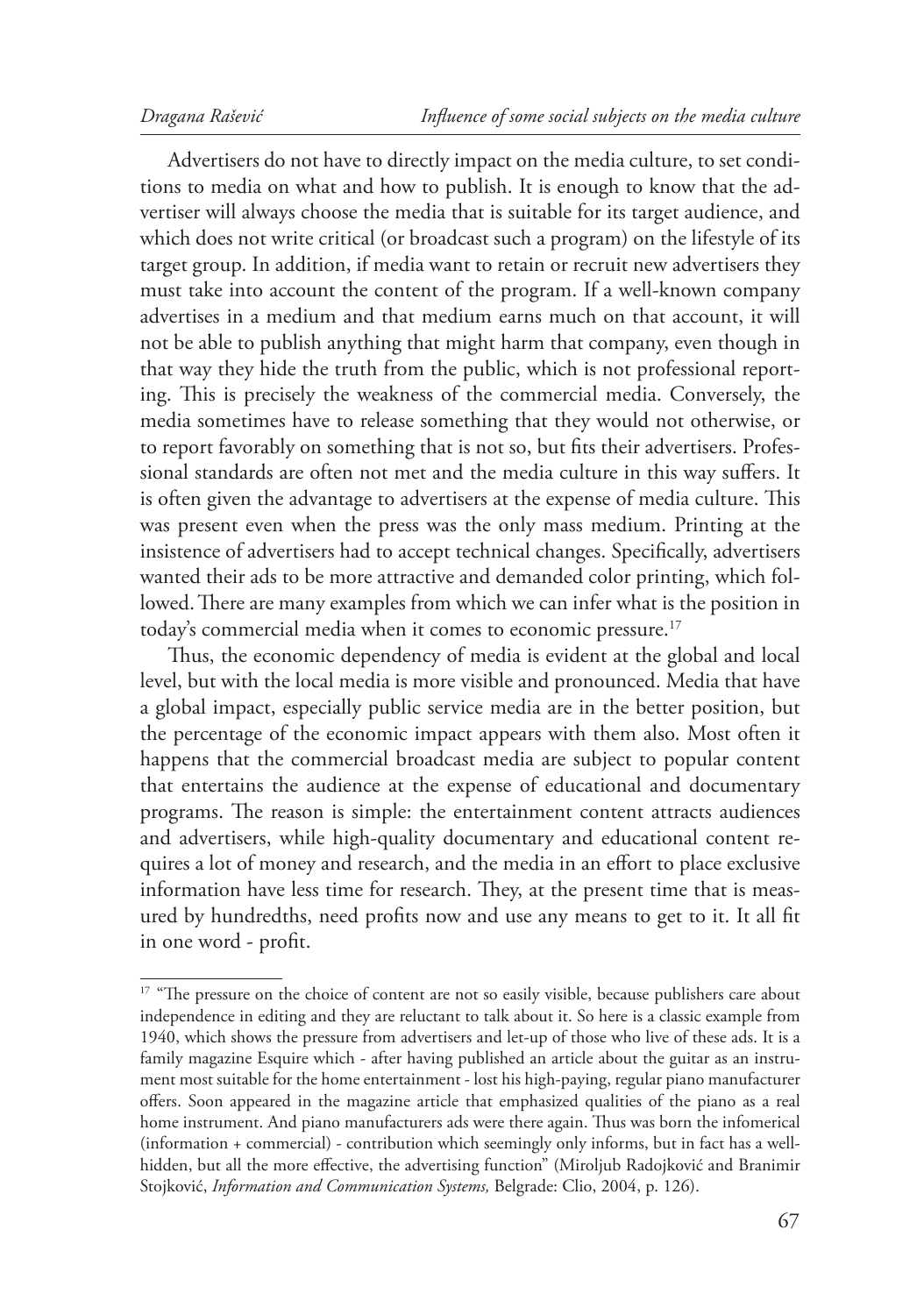Despite all the technological advances and progress in the development of the media, the situation is a bit absurd. Information has never been more accessible, and more numerous, the media techniques used to collect and distribute information have never been so perfect, sources of information have never been more numerous, and on the other hand, it seems that the media have never been more vulnerable to the economic impact.

The following figures show the degree of press freedom in 2012.



**Illustration 1:** *Map of Press Freedom, 2012.18*



**Illustration 2:** *Freedom of the media according to the population19*

As you can see on the map on media freedom developed by the U.S. NGO Freedom House to its annual report, which refers to the 2011th year, the world has very little free media. According to this report, in all the countries of the Western Balkans, the media are partly free, while in all European Union mem-

<sup>&</sup>lt;sup>18</sup> http://www.freedomhouse.org/template.cfm?page=16. (1.9.2012).

<sup>19</sup> http://www.freedomhouse.org/template.cfm?page=16. (1.9.2012).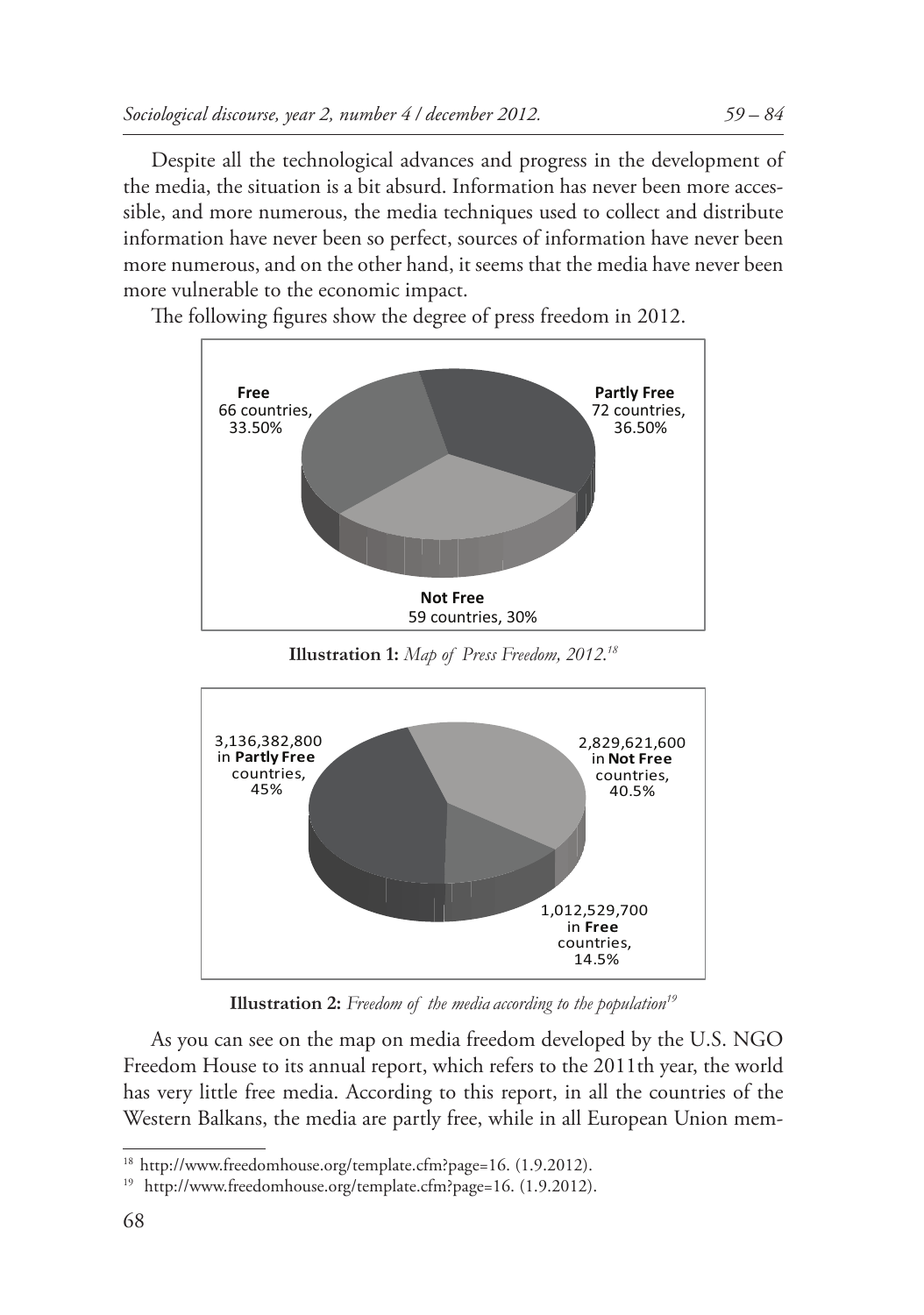ber states are free, except Bulgaria, Romania and Italy, where they are partially free.

The report, "Freedom of the Media in 2012: The global survey of media independence", which covered 197 countries, found that only 14.5% of the world population lives in countries with free media, 45% in those countries with partially free media, and 40, 5% in countries with non-free media.

General evaluation of the report Freedom House is that there are more and more countries where press freedom is declining. The organization pointed out that in the Middle East and North Africa has been a dramatic drop in press freedom, and that there was a surprising decrease in Mexico because of fear and violence associated with drug trafficking.According to the annual report, the media are free in 66 of 197 countries surveyed, partially free in 72, and non-free in 59 countries.<sup>20</sup>

In addition to NGO Freedom House, another American NGO (IREX - International Research and Exchange Board) ProMedia deals with the position of the media. This organization since 2002 measures with the same methodology <sup>21</sup> sustainability of the media in 80 countries (former socialism). The first year that was evaluated was 2001, and the last was 2012.

 $20$  Bosnia and Herzegovina shares 95th place with Comoros with a total rating of 48, Albania is 107th with a rating of 51, while the Kosovo is in the 97th place with a rating of 49, which indicates that none of these countries meet the criteria for full freedom of the press.Serbia and Montenegro is among the partially free countries, in the 75th place with a rating of 35, while Croatia is in the 83rd place with a rating of 43. The leader of the freedom of the media and this year are the Scandinavian countries, led by Finland, Norway and Sweden with a rating of 10.Among the 10 lowest-ranked countries are Belarus, Burma, Cuba, Equatorial Guinea, Iran, Libya, Turkmenistan and Uzbekistan, and in the last place is North Korea with a rating of 97.U.S. is in 22nd place with a rating of 18, Russia is in the 172nd with a score of 80 and China in the 187th place with a total score of 85. URL: http://www.freedomhouse.org/template.cfm?page=16. (1.9.2012).

<sup>&</sup>lt;sup>21</sup> Measurement methodology is simple and always the same. At the end of each year,  $10-14$  top experts in the field of media assess five objectives pursued by every democratic media space, and scores them from zero to four.

Media are evaluated at several-hour session where they face opinions and arguments. After the discussion, each of the 14 participants form its own assessment for a given goal. The advantage of the methodology is that in assessing the sustainability of the media are participating known journalists and media experts in the field, so that assessment is completely free of any influence, which makes it possible to compare the annual dynamics of the media environment of the country with other countries. URL:http://irexdev.forumone.com/project/media-sustainability-indexmsi-europe-eurasia. (2.9.2012).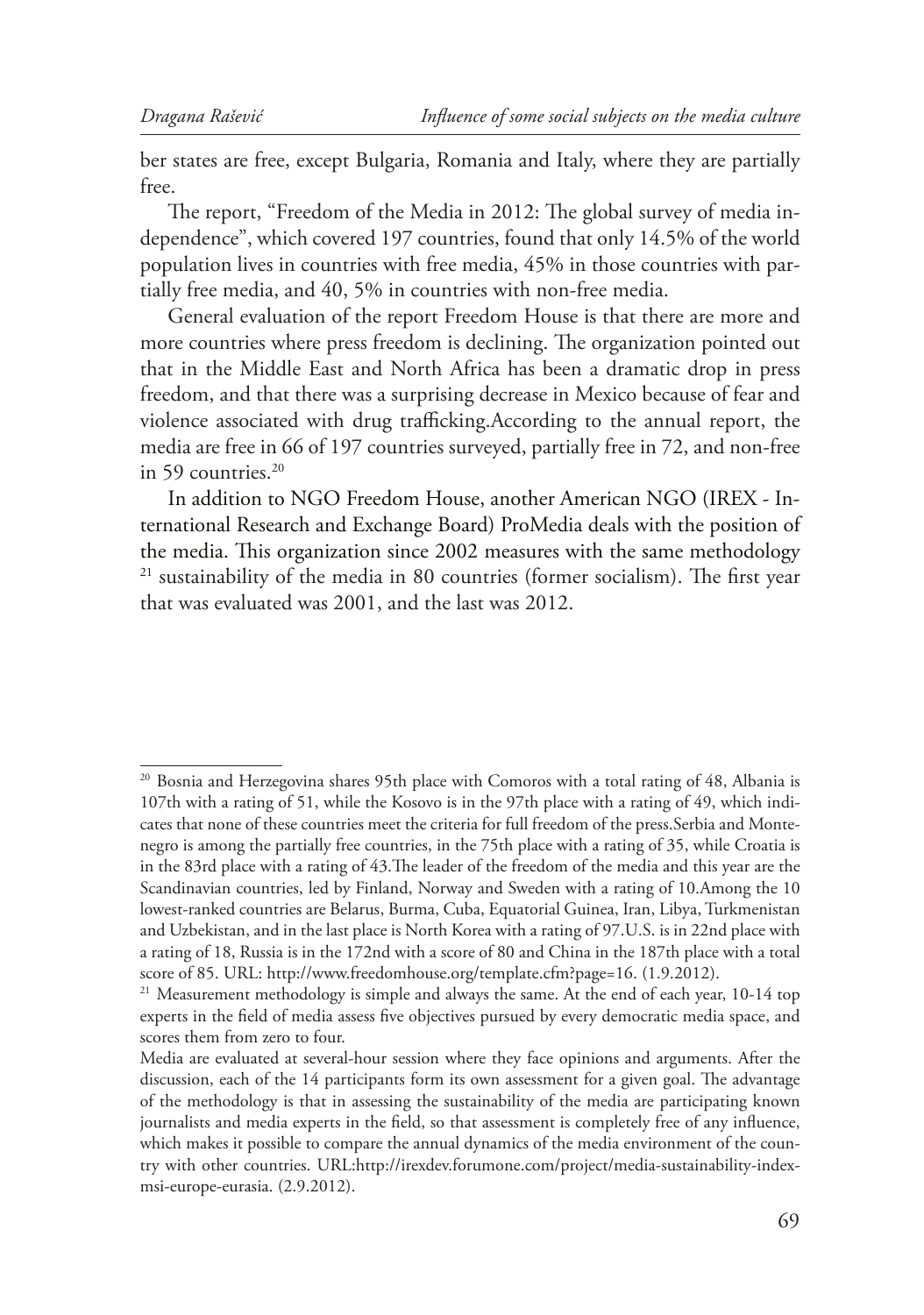

**Diagram 1:** *Media Sustainability Index for 21 countries covered by the Irex survey for 2012. 22*

Based on this diagram we see what is the Media Sustainability Index for 2012 year in all countries covered by the Irex survey. Croatia has the highest score of 2.52, followed by Montenegro with an average score of 2.40, BiH reduced its grade compared to the previous years to 1.97, as well as Serbia. Then follow: Romania, Bulgaria, Albania, Ukraine. Turkmenistan has the lowest score, and right behind it is Uzbekistan.



**Diagram 2:** *The review of BiH Media Sustainability Index and the countries in the region for 2001, 2008, 2009, 2010, 2011 and 2012.23*

 $22$  The diagram is made independently based on tabular data that is downloaded from the URL: http://www.irex.org/project/media-susatainability-index-msi-europe-eurasia. (2.9.2012).

<sup>&</sup>lt;sup>23</sup> The diagram is made independently based on tabular data that is downloaded from the URL: http://www.irex.org/project/media-sustainability-index-msi-europe-eurasia. (2.9.2012).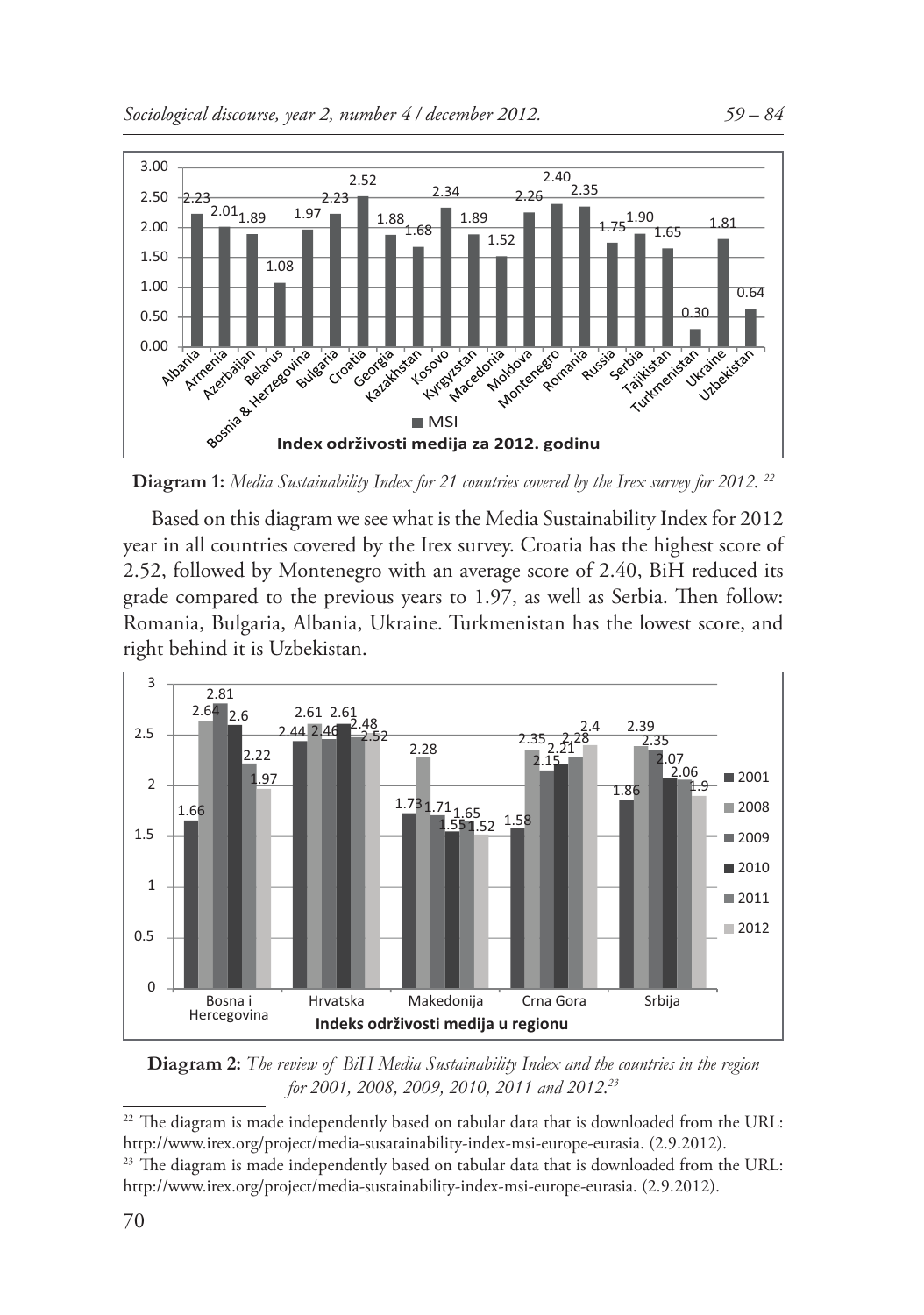This diagram represents the results of media sustainability of Bosnia and Herzegovina and the countries in the region in 2001 and the last five years. As we can see, Croatia maintains a pretty good level for years, Montenegro has made progress, but not enough, while other countries reported a decline of press freedom in recent years and returned to almost the same result that they had in 2001. Special emphasis are on Macedonia, which has an even lower score than it had in 2001. It speaks of the increasing pressure on the media and their narrowed freedom of action as well as the inability to resist the economic crisis and the impact of policy.



**Diagram 3:** *Media Sustainability Index for Bosnia and Herzegovina, from 2001 to 2012. <sup>24</sup>*

Here we see the results for BiH since 2001 to 2012. The results show that the BiH, when it comes to the media sector, had vibrations that in one period lead to prosperity and progress, provided that the index in the coming years is not declining. To 2004 the ratings grew, 2006/07 had the highest score - 2.90, but the latest results showed lower scores compared to the previous years. With regard to the other countries, BiH does not have such a bad result, but given the highest possible rating (four) provided by the Irex criteria, BiH still has much to improve so that the situation with the media in this country would be satisfactory.

However, what is most important in the context of the influence of the economic factors on the media culture, are the results which are related to the results of the fourth goal that media are required to meet, and Irex assess, and this assessment shows to which extent does income allow economic business and an independent editorial policy.

<sup>24</sup> The diagram is made independently based on tabular data that is downloaded from the URL: http://www.irex.org/project/media-sustainability-index-msi-europe-eurasia. (2.9.2012).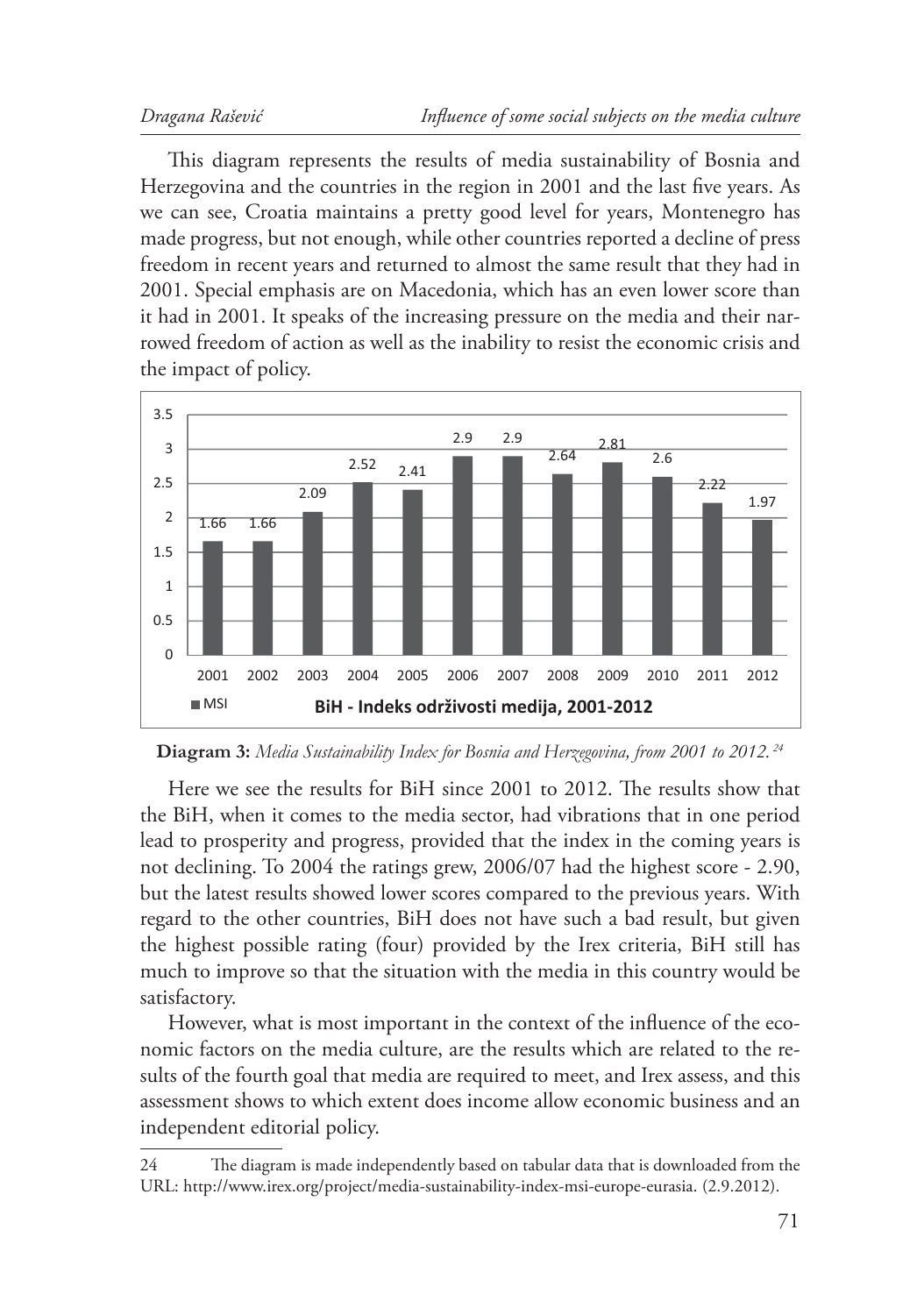

**Diagram 4:** *The degree of economic independence of the media according to Irex survey for 2001 and 2012. 25*

As the diagram shows, in 2001, the economic situation of the media in all these countries, was very poor, with the exception of Croatia, Bulgaria and Romania, where the score for the economic independence of the media was higher in 2001 than it is today. However, the situation in this field is poor. The fact is that in many countries it is much improved, but that does not mean that the media are financially independent. On the contrary, the results showed that most of the countries of Europe and Eurasia are in a precarious economic position, that they are not free to create media content and that the media culture often depends on the centers of power that influence it.

## Impact of scientific and technological revolution on the media culture

Each media system, is in some way influenced by science. That influence is enhanced by scientific and technological revolution, and the computer revolution first. Scientific knowledge of information has become a key resource for development, and information technology practically inevitable. The globalization of mass communication and the emergence of a network of computers that transformed the practice of human communication - processes that are the direct expression of the scientific-technological revolution<sup>26</sup> – in the best

 $25$  The diagram is made independently based on tabular data that is downloaded from the URL: http://www.irex.org/project/media-sustainability-index-msi-europe-eurasia. (2.9.2012).

<sup>&</sup>lt;sup>26</sup> Mirko Miletić, *Configuring the media system in Serbia.* // Culture policy, Novi Sad: Political Science Association of Vojvodina and Stylos, 2008, 8, (10) , p. 10-30.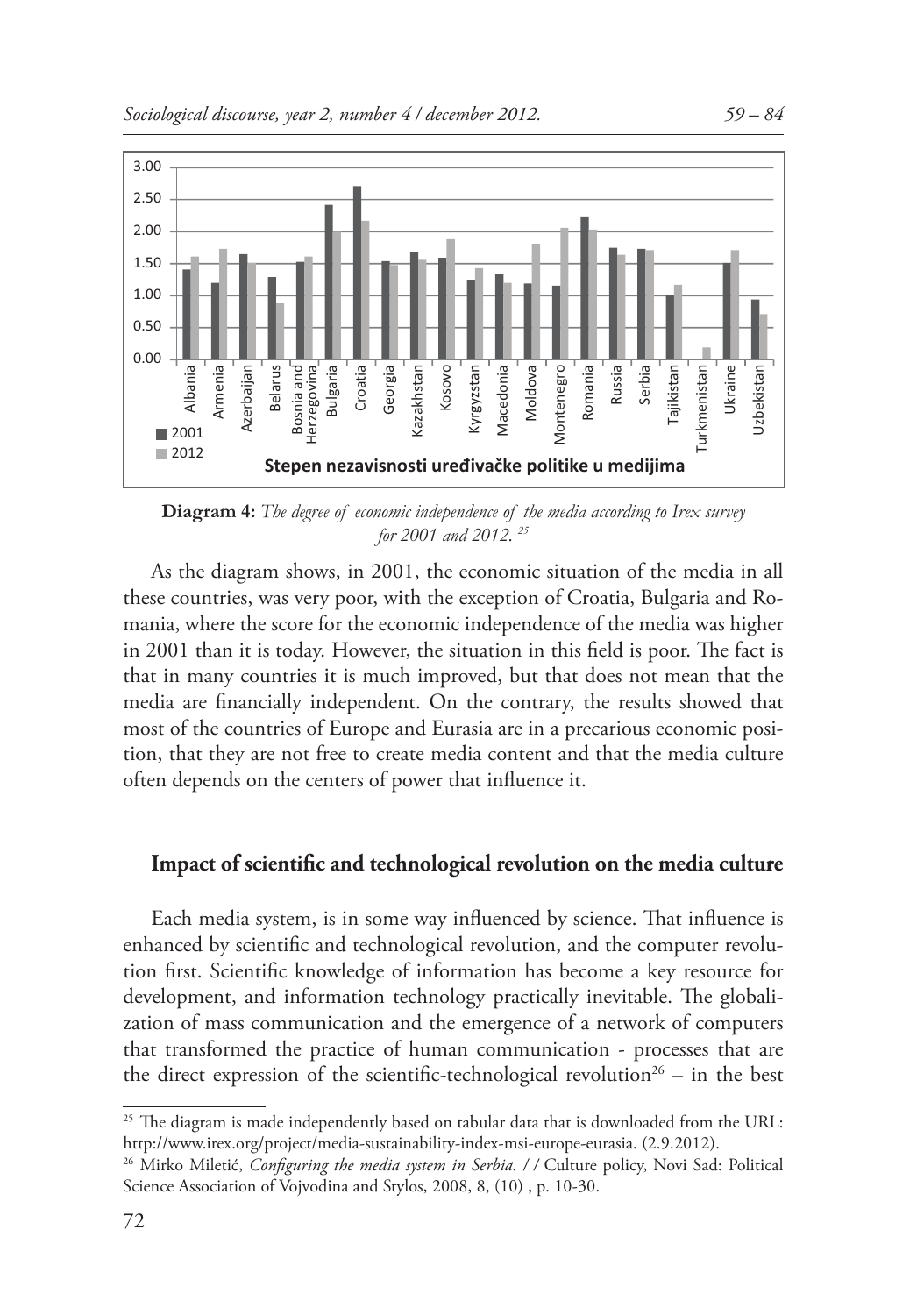way illustrate the role of science as an agent who, in the epistemological sense, recognizes the position and the possible degree of influence of all other entities in the media system.

In modern society, there are views that associate the global social changes with the advance of scientific-technological revolution  $27$  as a universal social phenomenon that with different intensity permeates all segments of society at the global level. It is projected in the ways of labor and ecology, different social processes and relations: political, cultural, spiritual.

"The scientific-technological revolution has become a new development paradigm for understanding the megatrends in our world, major changes in the structure and dynamics of modern society, to explain the logic of transition from industrial to post-industrial society"28.

In the age of the third industrial revolution, technology has become dominant. It replaced the human in many actions and became the center of our time. Many thinkers of 19th and 20th century have shown the importance of technology in social development, from Marx to Toffler, Touraine, Bell, Castells and others.

Castells, stationed a new technological paradigm between the sixties and the eighties of the 20th century as a multitude of scientific and technological innovation. He points out that the essence is in microelectronics, thanks to the findings of transistors, integrated circuits, microprocessors, and the planar process. He points out that the real beginning of information technology revolution started in the seventies of the 20th century, when the microprocessor was invented, which is an act of the Intel engineer Ted Hoff in the Silicon Valley.

Computers, which are the backbone of the IT revolution, announced a new mode of communication in 1946 when the first computer ENIAC, weighing 30 tons was produced. Workmanship and construction of computers constantly perfected and in 1981 the IBM Corporation has produced microcomputer calling it a personal computer (PS - Personal Computer).

However, the rapid spread of microcomputers would have not been possible without software adjusted for PC. This software was in 1976 created by two for-

<sup>&</sup>lt;sup>27</sup> "By the term scientific and technological revolution we mean big progress in the development of technology and science, profound changes in the nature of work and the transformation of science into a direct productive force of modern society. The third scientific-technological revolution occurred after the Second World War, with major scientific discoveries and the development of new high technologies. The main areas where there was a third scientific-technological revolution are: microelectronics (information technology, robotics, computers), biotechnology and genetic engineering." (Mirko Miletić, *Configuring the media system in Serbia.* // Culture policy, Novi Sad: Political Science Association of Vojvodina and Stylos, 8, 10 (2008), p. 10-30).

<sup>28</sup> Ljubiša Mitrović, *Modern society: development strategy and actors,* Belgrade: Institute of Political Science, 1996, p. 56.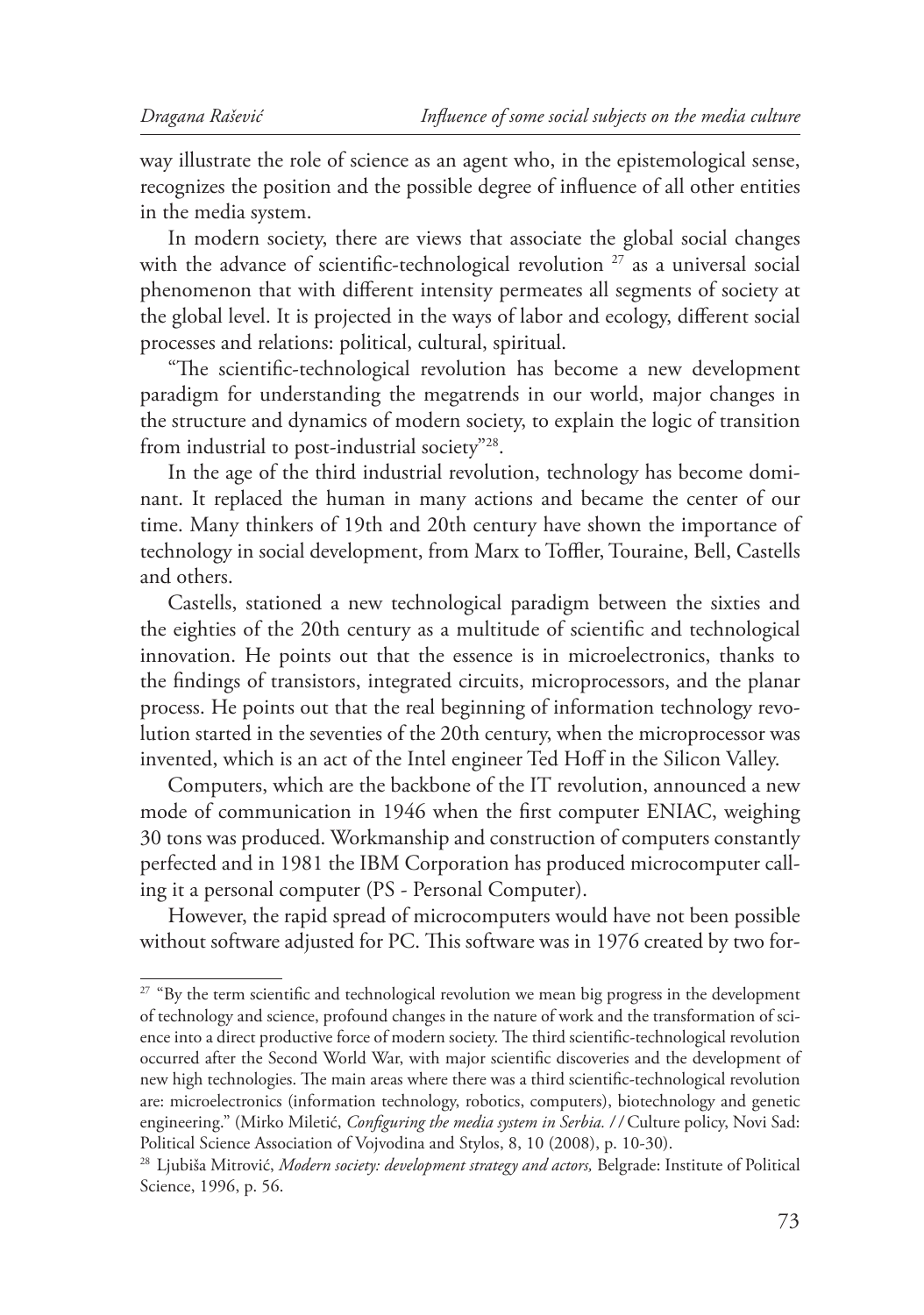mer Harvard students Bill Gates and Paul Allen adapting the software BASIC to the personal computer Altair. When they realized that their invention has great commercial potential, they founded the company Microsoft, which gained supremacy on the microcomputer market.

All the most important discoveries of the new information technologies have occurred in the seventies of the 20th century in the United States.<sup>29</sup>

High technologies, which are the main feature of the third scientific-technological revolution, have the following characteristics: foundation of knowledge, high capital intensity, information intensity, raw intensity, energy intensity, increasing humanization of work, low impact on the disruption of the ecological balance.30

It is a scientific and technological revolution that enabled Makluan for world to become his global village, because thanks to the new opportunities it brought, time and space are viewed differently. The temporal and spatial boundaries are lost, which have in the past been a major obstacle in the communication and information flow.

Informational, global and networked society is based on the information technology which has enabled all participants of communication to be connected into a single, interactive computer network.

When it comes to media, thanks to the advances of information technology, the technology of processing and transmission has been changed. That scientific-technological revolution has a major impact on the media and media culture is confirmed by the fact that M. Castells as one of the main features of a new social model emphasizes the culture of real virtuality". The Castells points out that this is the new form of culture in which what is imagined, unreal, is perceived as real, and which is due to the fact that ubiquitous electronic media have the ability to continuously broadcast certain symbols and messages, creating a virtual world experience as realistic.<sup>31</sup> In addition, changes in the media as a result of new technologies have changed the way we think about ourselves. We are no longer passive consumers of media but we more actively participate in the creation of their program. Compared to analog effects, digital technology has fundamentally changed our relationship with the media.<sup>32</sup>

<sup>&</sup>lt;sup>29</sup> Manuel Castells, *The Information Age: Economy, Society and Culture*, Zagreb: Golden marketing, 2000.

<sup>30</sup> Slobodan Cvetanović, *New technological paradigm and radical economic changes,* Belgrade: Practice, 1992.

<sup>&</sup>lt;sup>31</sup> Manuel Castells, *The Information Age: Economy, Society and Culture*, Zagreb: Golden marketing, 2000.

<sup>32</sup> More about digital technology and digital culture, see: Charlie Gere, *Digital Culture*, Belgrade: Clio, 2011.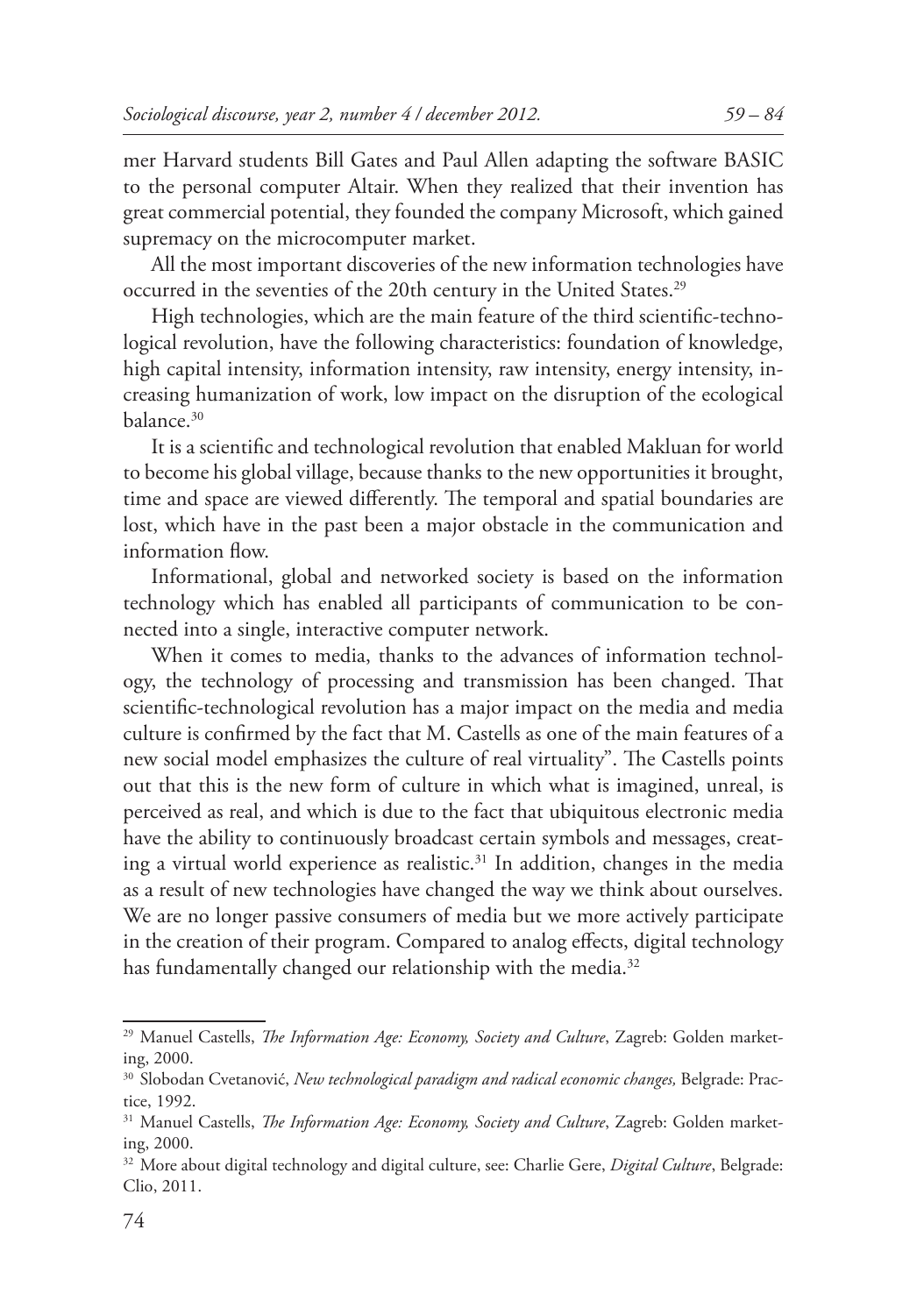Information technology is changing the culture and important consequence is the growing importance of an intermediate image of reality towards the immediate previous perceptions of reality.<sup>33</sup> The media are the ones who interpret reality and with the help of them, thanks to the new technologies and distribution of information, at any time, we can access information from anywhere in the world. However, there are still areas of the world and part of its population who are excluded from the unified information and communication system (poor parts of Africa, China and India) and it is a great source of inequality of the modern world.

Ubiquitous technological determinism is the consequence of the information revolution and the media use all the possibilities of the new technologies so that they could quickly get the information, to format it in high quality way and to distribute it as soon as possible. Therefore, great importance of technological revolution for the media is that the information have become easily available and cheap.

In this way, a new form of media culture appeared: reporting on the event in progress. Increasingly, we can see in the electronic media (but also in printed online editions  $34$  that such news broadcast as the news in the series) part of a special program about the events that is currently happening. These are events that have a novelty and high degree of interest of the public.

Of course the network communication has its negative consequences, especially when it comes to the ethical approach to information, but Castells believes that the network society has acquired the ability of self-regulation, autocorrection, the ability to establish and maintain economic and social equilibrium, ie, the ability of homeostasis.

<sup>&</sup>lt;sup>33</sup> Manuel Castells, *The Information Age: Economy, Society and Culture*, Zagreb: Golden marketing, 2000.

 $34$  The American press associations measured in the last year an increase of 65% in the number of visits to mobile websites and applications in papers. As stated in the announcement of American press associations (NAA), the number of visitors to applications and websites for mobile tracking of the news in September of 2011 on average is 65% higher than at the same period a year earlier. The analysis included more than 20 media companies, public and private, large and small, some of which have reported an increase in visits of up to 200%. In addition to the rising popularity of mobile access, data released last month showed an increase in visits to Web sites through computer. "Strong growth of mobile news application is worthwhile. Constantly monitoring the news is one of the most popular activities for mobile users", commented Caroline Little, NAA president. "Taking into account all these data, which clearly show that in the media world and the many options platform, readers are seeking information from sources they can trust - from the newspapers", URL:

http://www.media.ba/mcsonline/bs/vijest/sad-zna-ajan-porast-pra-enja-vijesti-putem-mobilnihure-aja (8.12.2011).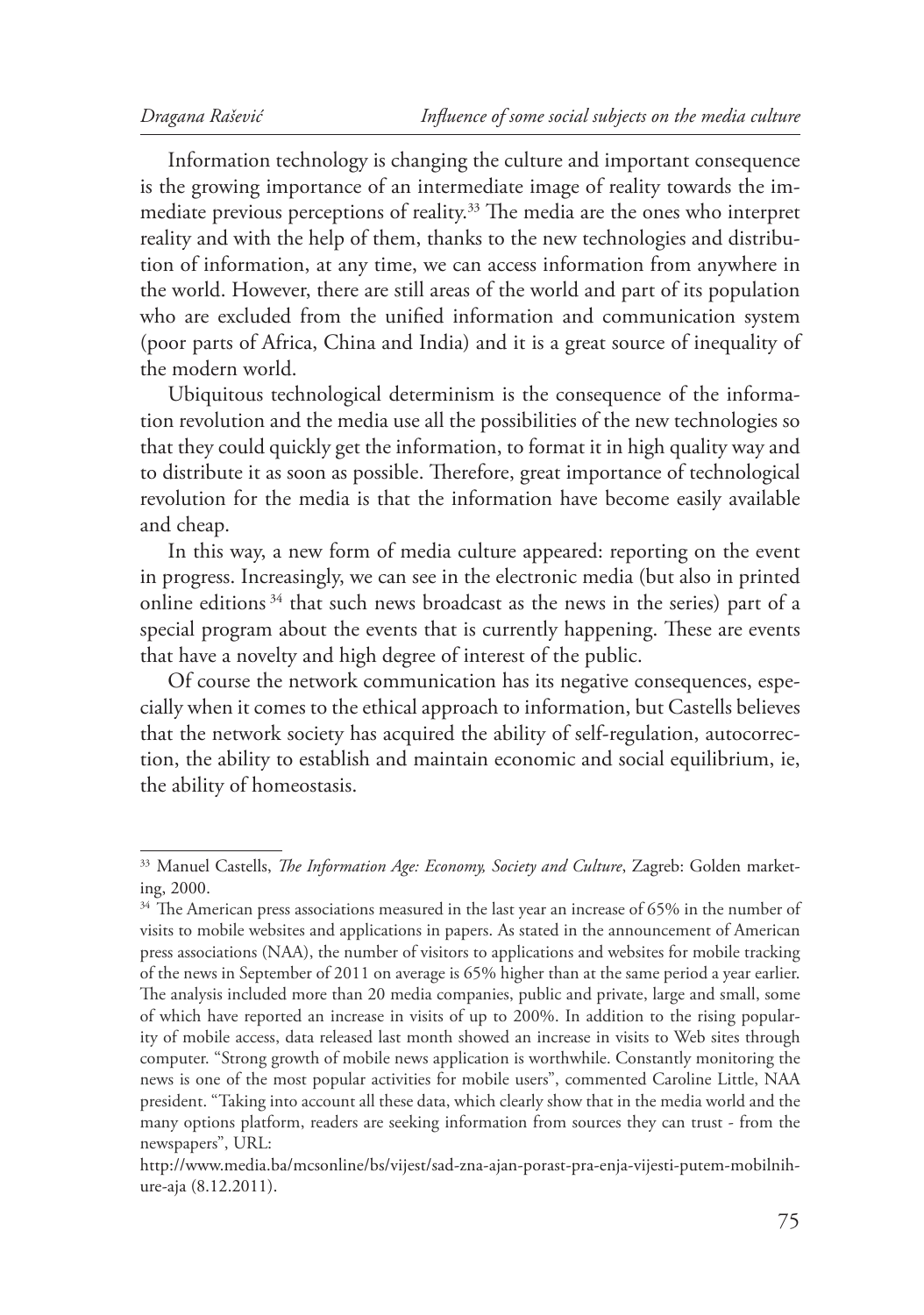The emergence of the Internet has enabled the spread of information and communication networks. Thanks to the Internet, millions of people all over the planet can achieve an instant communication. First, the broader use of the Internet protocols World Wide Web in 1995, found the benefits of the Internet and it came to its planetary expansion.<sup>35</sup>

The introduction of new technologies has had a major impact on the printed and the electronic media. When it comes to print media, it is not substantially changed the long-established structure of the ownership and control, which are primarily assigned to a small number of owners. It is clear that new technologies enabled large savings, but that money is reinvested in the new competitive strategies in order for the press to survive. The most common was introducing the new thematic additions or newspaper price was reduced. Those who have dominated the press prior to the introduction of new technologies in eighties, dominate today also. On the other hand, their employees were paid less and are protected and must perform diverse tasks for less money.36

Most newspapers now publish their online versions and in that way follow the information revolution. New computer techniques in design, layout and printing are used for printed editions to make them more attractive and modern.

When it comes to electronic media and new technologies, digitizing stands out (producing material for broadcasting on radio and television) that have influenced the media professionals to be more flexible and adaptable to increasingly competitive media based on the new information-communication technology (NIKT). As in the case of workers in the print media, the changes have resulted in the decline of professionalism and uncertainty of continued employment. Television and radio services are available to most viewers at home and abroad and offer dozens of different programs. "The future will, however, outline the process of narrowcasting - broadcasting for viewers with specific

 $35$  That year there were 16 million Internet users, while that number in 2001 surpassed 400 million users. For 2005, Castells predicted one billion users, and for 2010 two billion. The prediction came true. The International Telecommunication Union (ITU) announced on 14th July 2011 that the number of Internet users worldwide has reached two billion. According to ITU statistics in the begining of 2000 there were only 500 million mobile subscriptions worldwide and 250 million Internet users. In early 2011 number of mobile subscribers exceeded five billion, and currently stands at six billion, while the number of Internet users has exceeded two billion. Data show that 2.08 billion people - or more than one in three of the world population - used the Internet in 2010, and 1.86 billion in 2009; in 2005 there was 1036 billion Internet users.

<sup>36</sup> Adam Briggs and Paul Kobli, *Introduction to Media Studies*, Belgrade: Clio, 2005.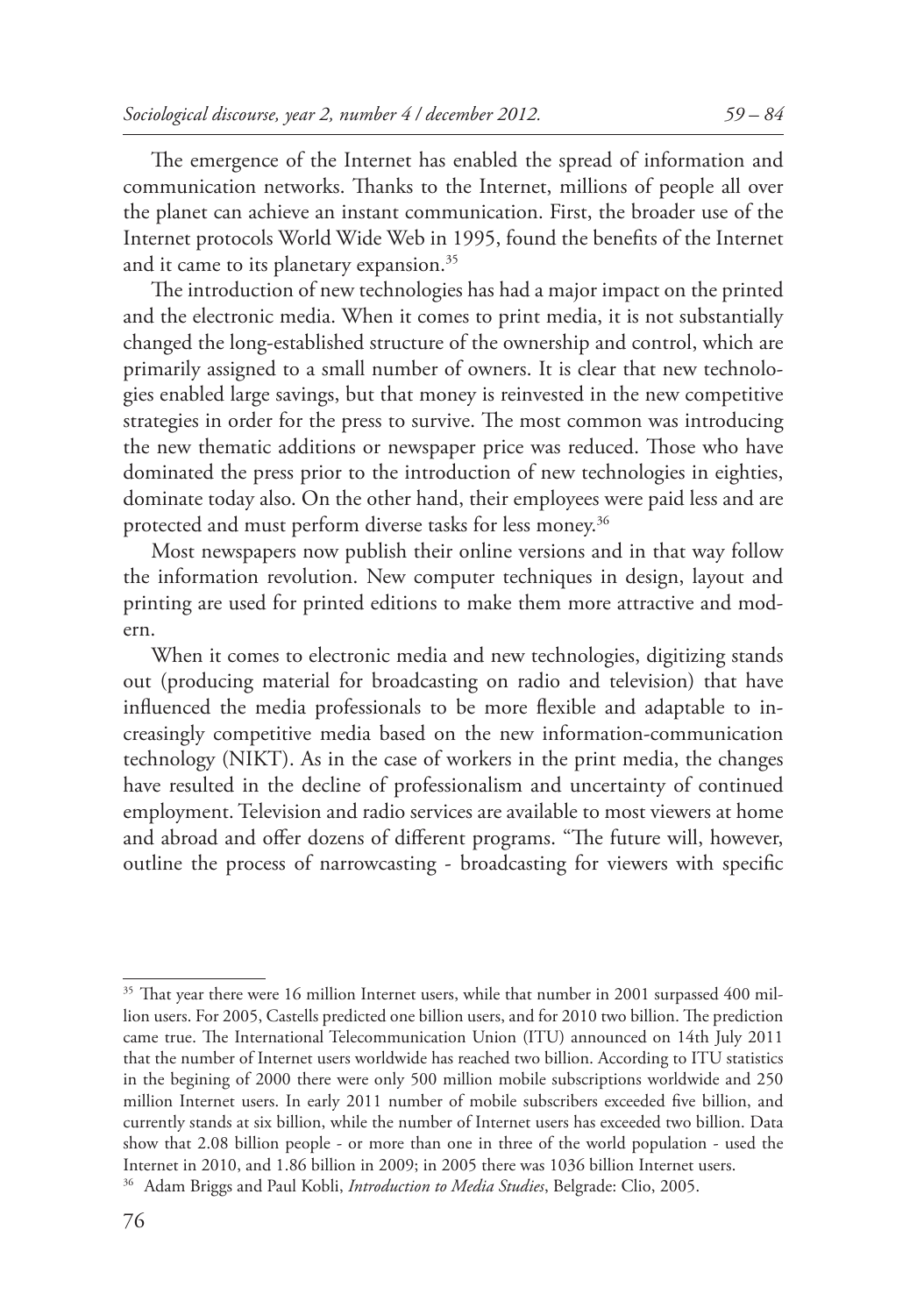interests, how on the market with the help of digital technology<sup>37</sup> will be placed all more specialized services for all pronounced market niches"38.

This will mostly be *pay-per-view*<sup>39</sup> pre-paid services that allow getting a certain amount of information from a specific area for 24 hours. These services will serve customers for making a purchase or to make a financial transaction. Electronic media will assume the form and function of print media - will become a recognizable package of information and entertainment that can be purchased, like we now buy newspapers and periodicals, viewers will pay for what they want to see. $40$ 

The impact of new information-communication technologies on the media (both print and electronic) can be seen in two ways. The digitization can cause outweighs of commercial needs in relation to the quality requirements which would then drastically decrease. On the other hand, the pluralization of program brings pluralism of choices. Viewers will be able to watch what they want, when they want and how they want. Of course, if they are willing to pay for it. Not everyone wants, for example, to watch the news 24 hours a day, but for those who want Sky enabled it.

Digitizing and other technology running processes are unstoppable. It is important to survive socially responsible public radio and television services, as well as an established commercial services and to protect themselves from the new products which regulate the market. However, there is another, unexpected side of modern technology, networking and digitalization when it comes to the social consequences. "Yet, even as they are committed to their new life in the air, many of them have an unexpected nostalgia. They begin to rebel against devices that force them to edit their own profiles; yearn for a world in which their personal data will not be taken automatically, just as the price of participation<sup>"41</sup>. About a variety of extremes caused by new technologies and new media, social networks and communication that requires minimal participation of the human body, talks Sherry Terklin in the book Alone together.<sup>42</sup> New technologies lead to the new social influence, relations between generations, sexes, new moral

<sup>&</sup>lt;sup>37</sup> "It may seem a little excessive, but this eschatological fear points to some of the current changes that are happening in our digital culture, changes that affect every aspect of our lives and that are harder to see because it is so easy to take them for granted. It is particularly important that we have come to a point where digital technologies are not just ordinary tools but, for better or worse, are more and more participants in our participatory culture" (Charlie Gere, *Digital Culture*, Belgrade: Clio, 2011.p. 212).

<sup>38</sup> Adam Briggs and Paul Kobli, p. 281, 282.

<sup>&</sup>lt;sup>39</sup> Britain's first pay-per-view sporting event - Frank Bruno against Mike Tyson in boxing heavyweight - broadcasted by SkySport in early 1996.

<sup>40</sup> Adam Briggs and Paul Kobli, Op. cit.

<sup>41</sup> Sherry Terkl, *Alone together*, Belgrade: Clio, 2011, p. 238.

<sup>42</sup> Sherry Terkl, Op. cit.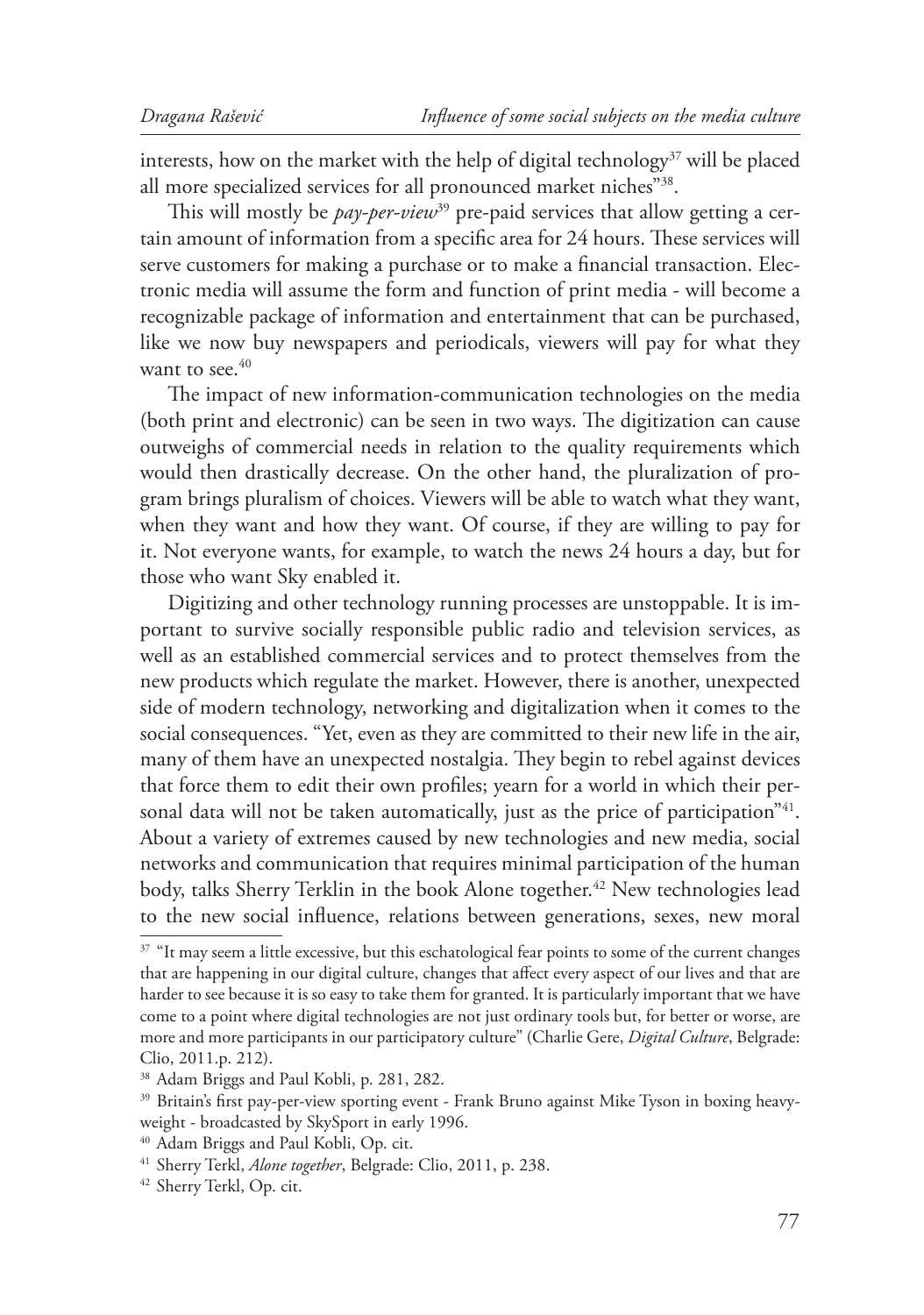## The impact of the new information-communication technologies **on the content of media culture**

Liquid phase in the development of information and communication technologies inevitably affect the content of the media culture. This process is the most evident in the sphere of television news. Thanks to the application of NIKT,it is increased the quantity of news and reports on current events that have with the advent of satellite, cable and digital technologies become more accessible to viewers. This process began Cable Network News (CNN) in the eighties, and was later followed by other media organizations. Additionally, it was accelerated by the digital revolution, and now are already broadcasted more than enough news, even for the biggest information addicts. In addition to the shape of information, NIKT has changed the way of gathering news, in accordance with the requirements of a new type of audience.<sup>43</sup>

The development of technology has improved the efficiency and immediacy of television news. Until the sixties, broadcasting of the TV news was delayed two to three days. At the end of the sixties, telecommunications satellites affected the immediacy of news, and the introduction of electronic news gathering in the seventies. Satellite transmission and telephone reporting increased the role of a journalist at the scene. We now live in an era of the news in real time (realtime news), where the events are transmitted to us at the time of the events. "We are witnessing an event in a way that was never before available prior to the introduction of electronic news gathering. From one perspective, this is actually a positive development. More news and more immediate news in general is considered to be a good thing, that strengthens the democratic rights of citizens."<sup>44</sup>

There are many positive examples of the new way of reporting.<sup>45</sup> However, there are stances against more and more direct journalistic reporting "Live", especially about events on the international scene. For the leading British TV

<sup>43</sup> Adam Briggs and Paul Kobli, Op. cit.

<sup>44</sup> Adam Briggs and Paul Kobli Op. cit, p. 285.

<sup>45 &</sup>quot;Bren McGregor cites as an example the case of pro-democracy unrests in 1992 in Bangkok. Thanks to the speed of data collection and transmission of news, video footage of the event circulated among participants twenty minutes after it occurred and thus spread awareness about the resolution of the crisis. During the coup in Moscow in 1991 (in which NIKT, such as email and fax, also played a significant role against the coup), TV viewers in Russia could see with their own eyes (with cameras of reporters) that the opposition to conspirators was widespread , and that the army also joined. Resistance strengthened and the coup failed. In these cases and others, the im-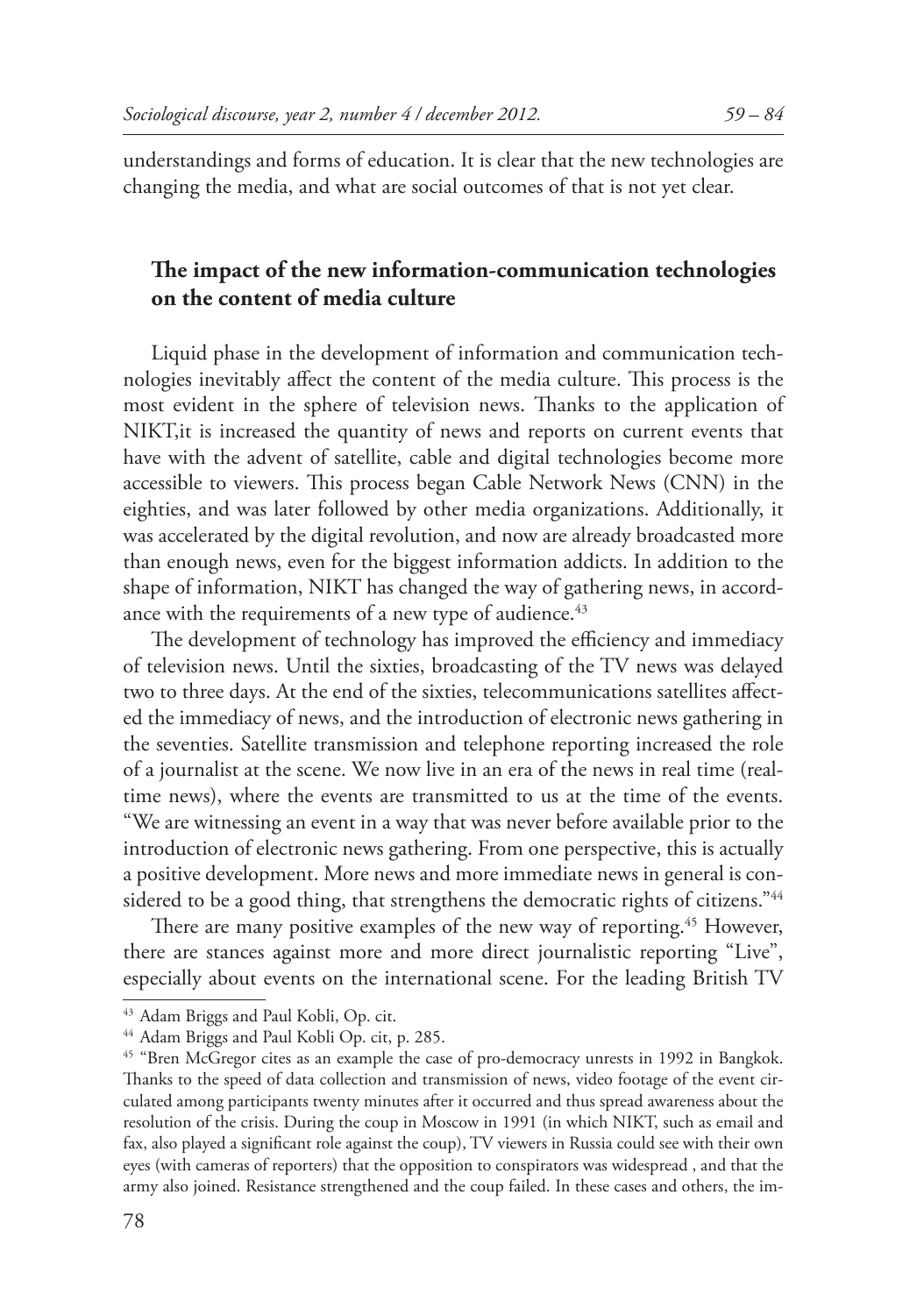journalist Nick Gowning, development of real-time news has large but unintended implications for crisis management undertaken by the government. Because of the immediacy of the media coverage, the politicians have to deal with a situation where the public access the information as fast as the politicians and their advisers do. In this case, politicians lack control and confidentiality. They operate under pressure with no time for reflection.<sup>46</sup>

However, the impact of real-time news in this regard is limited. Such news can affect public attitudes in terms of addressing the problem, but they do not necessarily affect their thinking and actions. Broadcasting an event that is in progress (especially if they are scenes of violence), can cause with the viewer "compassion-fantigue" 47, because viewers are becoming tired of listening and watching a tragedy that rotate their screens. Audience, by refusing viewing such content may stop real-time reporting from the affected areas.

New scientific-technological developments have brought unstoppable changes in the media scene. Digital television, internet, mobile media, Ipod ... have become an essential part of everyday life and changed the way we see the media and the relationship towards the media content.

#### The digital age and public service

Digital technology, thanks to a significant increase in the capacity and flexibility of the network, delivers a number of benefits and opens up the potential for improving the quality of existing services in broadcasting - the better image quality (including high-definition television) and sound; lower broadcasting costs and the transmission of multiple channels (from 4 to 8) on one actual analog, higher efficiency of the usability of the spectrum, and so on. With the introduction of digital television audience has more content in an offer, with a selection of different types of transmission and the freedom to select the service in the form and time that suits them.<sup>48</sup> However, digitization is more than a technical migration, that is the the process of social, political and economic consequences.

mediacy of news had a positive impact on the development of events which were reported" (Adam Briggs and Paul Kobli, Op. cit, p. 285, 286).

<sup>46</sup> Adam Briggs and Paul Kobli, Op. cit

<sup>47</sup> Adam Briggs and Paul Kobli, Op. cit, p. 287.

<sup>&</sup>lt;sup>48</sup> Mirjana Milošević, Tanja Petrović and Ivana Bjelić, *The Impact of the EU Audiovisual Media Services (AVMS) Directive on Freedom of Speech in the Post-Communist Democracies of Central and South Eastern Europe (Report for Serbia),*URL: http://www.mc.rs/upload/documents/istrazivanje/ CountryReportSerbia.Fin.pdf. (10.10.2012).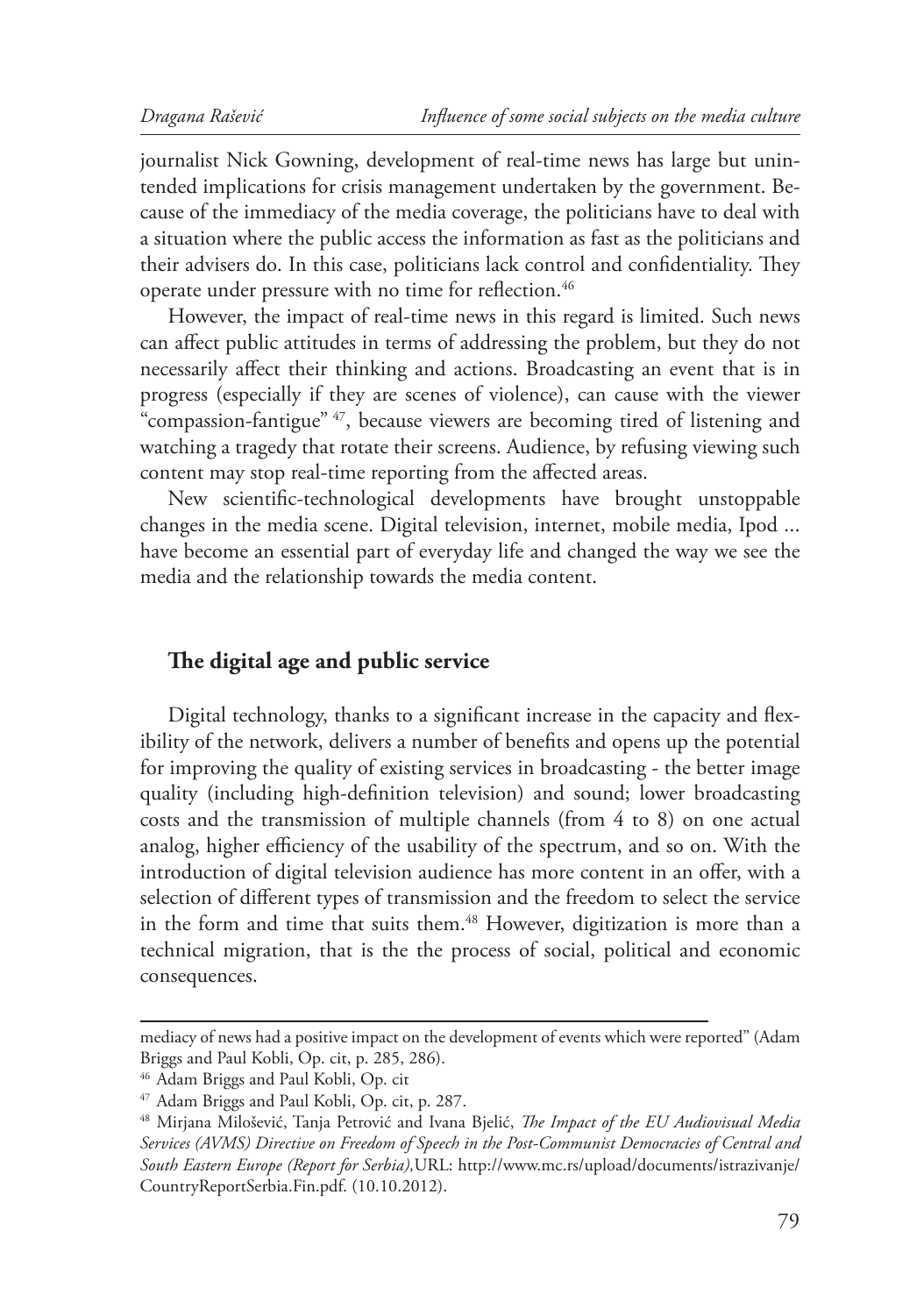The introduction of digital services starts the issue of audience fragmentation and the fragmentation of the public sphere, the reduction of social integrative role of the media, the reduction in advertising revenue (due to the extreme fragmentation of the audience) or, in turn, the media concentration, detachment of those sections of society who can not cope with the costs of the transition to digital broadcasting etc.

The introduction of digital terrestrial television also represents a major challenge for public services: will these media, which are considered pillars of the European democratic system survive in hyper-competitive environment and will be able to continue to fulfill its social role? The role of public service, as a guarantor of citizens' rights to freedom of information and open forum for public debate, is particularly important in emerging democracies and countries in transition. Although the benefits of digital television are available to millions of people in developed countries, the general conclusion is that BiH and neighboring countries are late in introducing the new technologies. Media markets do not generate sufficient income, so they could be able to invest and to offer new platform of transmission to audience.

Strategies of relevant regulators are not clear, nor sufficiently defined and contain only technical details, leaving out, the determinants of the possible social and political consequences. This results in a low quality of the local media culture (especially its technical part) in relation to the global. Also, media culture is in that way limited and directed to the narrow scope of action, and little attention is paid to the social and political consequences. The space for manipulation is quite wide and without a clear strategy and the quality of the media in the age of digitization, local media culture will lag behind in relation to the global, which can create an additional problem, to already affected local media (due to the extremely high competition of international media corporations).

Also, public services, according to the trend, are slowly losing their audience, especially the younger, who are increasingly turning to the new, more modern offerings and services (Milošević, Petrović, Bjelić, 2011).

The importance of the Internet for media culture is much greater than the speed of collecting and disseminating of information. It is a new medium that exploits the potential of modern computers for processing the information. Internet is the most radical undo of the limits of time and space that had previously hindered the communication between people from different parts of the world.

There are different views about the Internet in the future and what kind of effects will leave on the human society. From one perspective, the world will truly become a global village, where all will have access to the Internet and will be able to communicate with distant continents with touch of a button, rela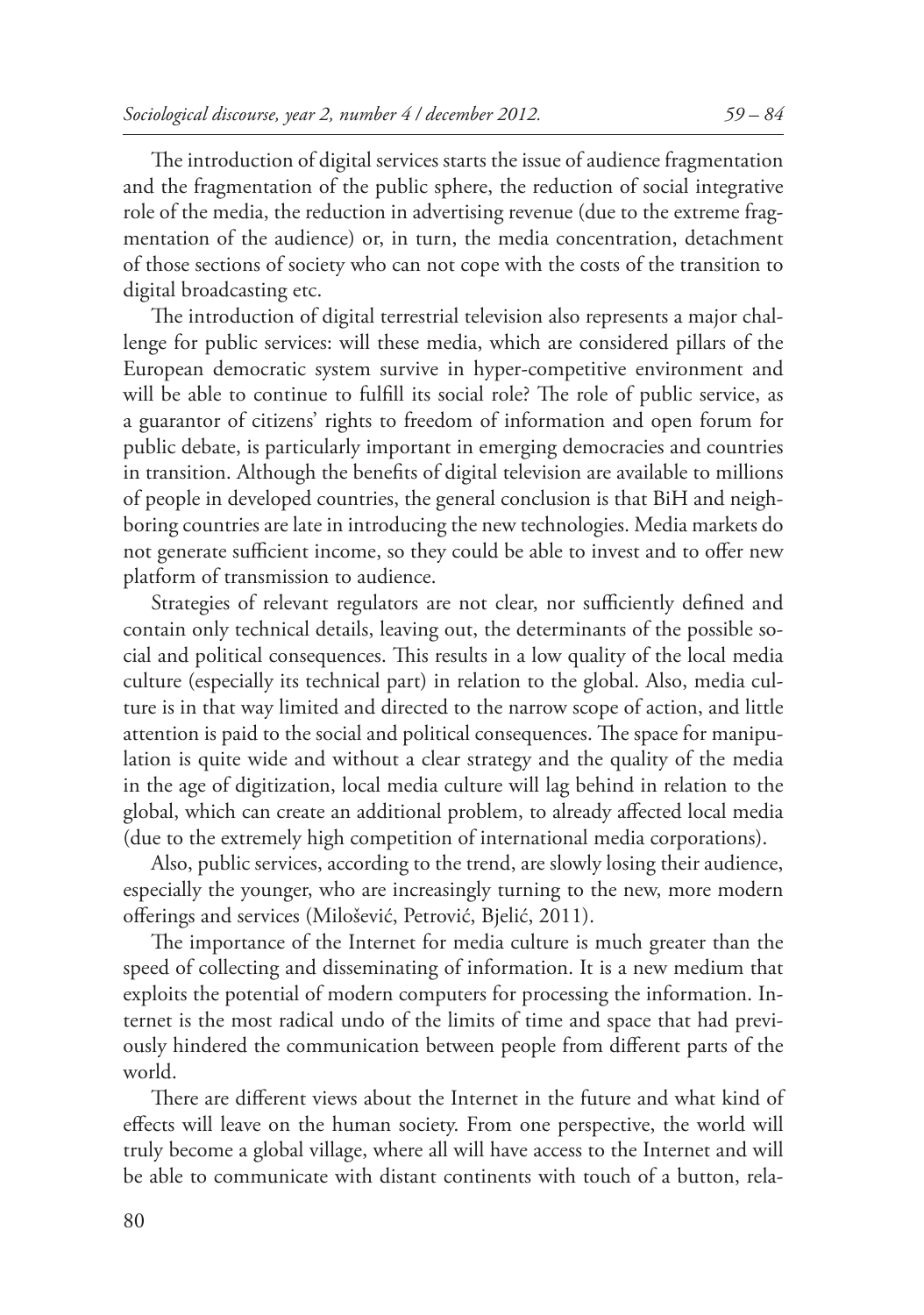tively cheap, about any subject interesting to the user. What makes the internet technological innovation, that uniquely contributes to democracy, is the fact that it was not in possession of any state or multi-national companies and no state or company can control its use. Contrary view sees the Internet as the final dehumanizing technology that fosters not communication, but isolation. This perspective holds that the Internet provides a platform for the dissemination of anti-social messages, which can not be subjected to censorship. Those optimistic and pessimistic views do not represent a realistic assessment of the importance that the Internet has on the media culture. The fact is that the internet enabled a new level of communication and undreamed access to all kinds of information. Also the fact is that it is not subject to state censorship or moral framework, but its economic potential is more and more in the forefront. With proper use of the Internet, information literacy, with a special emphasis of media and information literacy, there is no reason not to use the Internet as a reasonable treasure trove of knowledge in various fields which earlier generations were denied for.

## **Conclusion**

The position and freedom of the media today at the global level are not sufficient and depend on several key factors.

Media ownership is an important determinant of media culture. The media that are privately owned and commercial media tend to make profit and serve the interests of the seller, and the regard for the public service is denied. The synergy of media owners changed the culture of the media. By combining multiple owners with different interests and one common goal - gaining profit educational and cultural role of the media is compromised. Media owners often change content, production, operation, without regard whether it meets the standards of media culture. However, the process of globalization and commercialization of the media does not happen everywhere in the world equally. In every country there is a different reaction of the local media to the global market forces.

The influence of advertisers on media culture reaches the point that they sometimes explicitly require that certain topics are not placed in areas where their ads and the media are, particularly commercial, make those concessions. Decisions of businessmen who use the media space for advertising on where to advertise and how much to spend, influence the fate of some media companies. In order for media to attract advertisers, the content of media culture must not interfere with the advertisers' messages.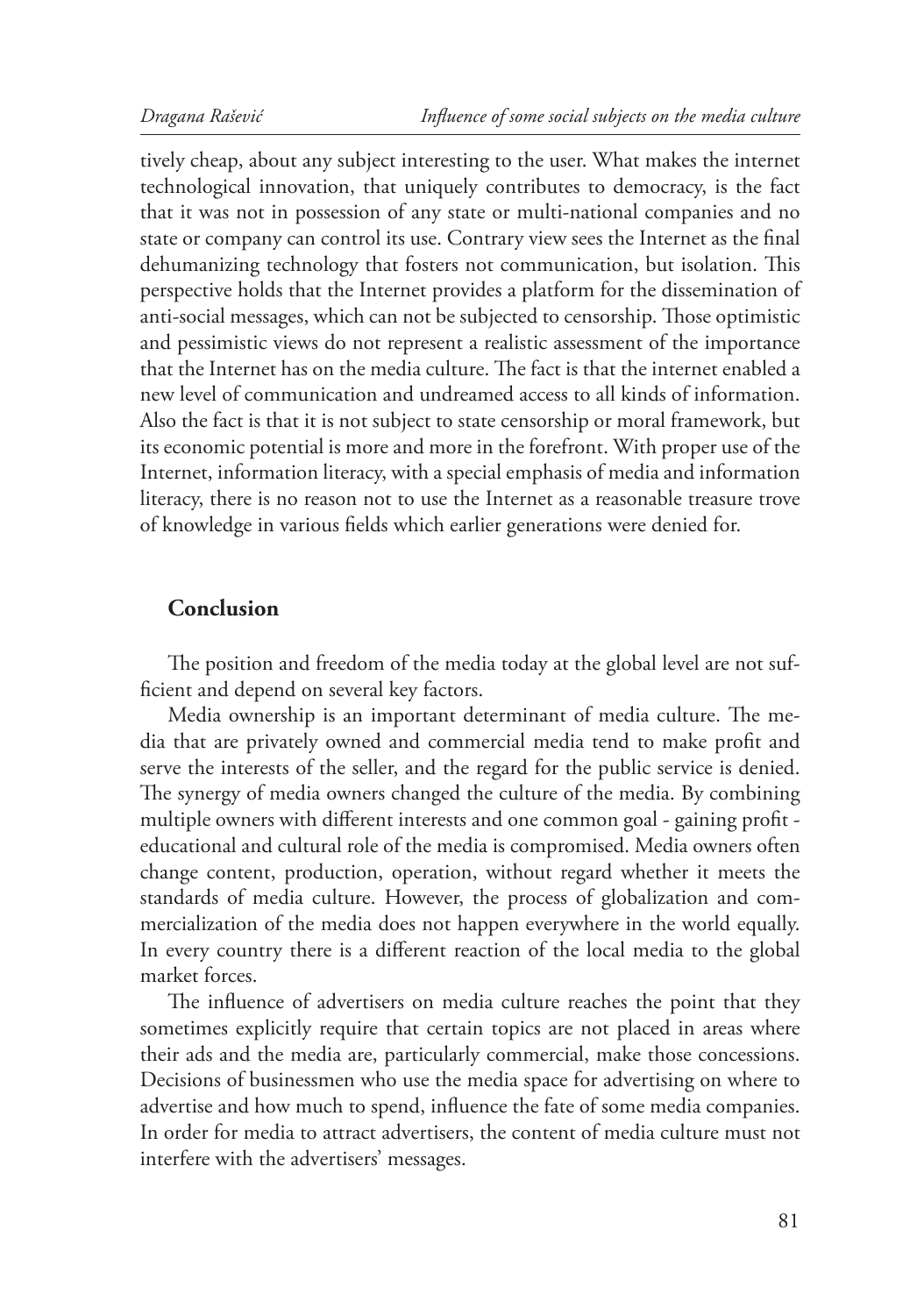The state, with respect to all of its functions, may be considered one of the most important agents of media culture. This is especially true of its role in the normative-legal regulation of relations between institutions of different groups and channels used to transfer media information. With the process of deregulation its role in media regulation is impaired, but it is still very important and present, especially when it comes to subsidizing public media.

Wealthy individuals are important economic factors that influence the media culture. Their influence is of vital importance because of on the unique way they shape the content of media culture, that is, what we read, hear and see on a daily basis in the media.

The number of world's billionaires this year is bigger than the previous, and are scattered in different countries. Brazil, India, Russia and China are emerging as the new headquarters of billionaires whose wealth exceeds one billion. Capital of wealthy individuals is acquired through the shares in telecommunications companies, Internet entrepreneurship, the computer industry, politics, and all these factors have a considerable share in the creation of media culture. The direct influence of wealthy individuals in the media culture is that they desire to participate in the politics of creating programs and ways of work of media. This is especially true in smaller communities and volatile media.

The process of collecting, processing and distribution of information, is the most affected by the economic and scientific centers of power. Money, time, technology and deregulation are the economic and industrial factors, which, in addition to other social entities, determine the media culture the most. The globalization of mass communication with a computer network, confirms a significant influence of science on the entire media culture.

The media are the ones who interpret reality and with the help of them, thanks to new technologies of distribution of information, at any time, we can access information from anywhere in the world. Of course that does not apply to all areas of the world, because there is still a segment of the population without access to global communication. The importance of technological revolution in the media is that the information became easily available and cheap. Satellite transmission and telephone reporting increased the role of journalists at the scene. We now live in an era of news in real time (real-time news), where the events are transmitted to us at the time of the events. Such news can affect public attitudes in terms of addressing the problem, but they do not necessarily affect their thinking and actions.

At the global level, there has been recorded:

– The increase in the value of media and telecommunications markets, increasing media concentration and the influence of economic factors on the program content;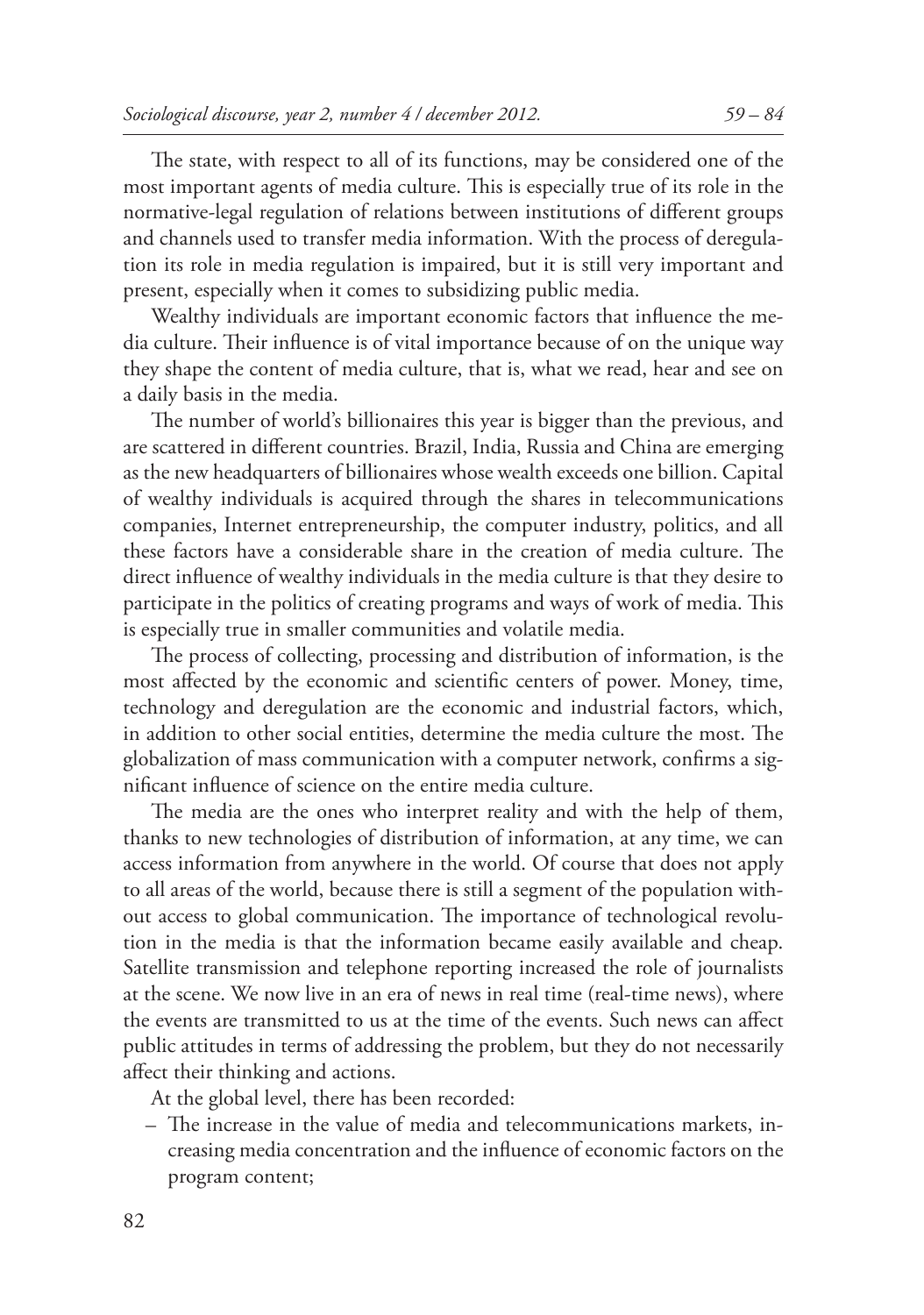- It leads to the fragmentation of the audience and the loss of the common base of information, while the audience has more freedom in the way of obtaining information;
- The legitimacy of public service has been brought into question, and these media are slowly losing audience;
- Traditional regulation becomes inadequate and they are seeking new, inventive solutions.<sup>49</sup>

State, media owners, wealthy and influential individuals, advertisers have the most economic impact on the media culture. Consequences of media concentration - the appearance of the small number of conglomerates - that affect global media market and impose a global media culture type, has occurred due to the economic instability of the media. The essence of the problem of media concentration is monopoly control at one site, which can prevent or at least limit, the stable local media. Also, every media system is in some way influenced by science, and the effect increased with the advent of scientific-technological revolution, which includes informational and IT revolution.

## **References**

- 1. Adam Briggs and Paul Kobli, *Introduction to Media Studies*, Belgrade: Clio, 2005.
- 2. Cvetanović, Slobodan. *New technological paradigm and radical economic changes.* Belgrade: Practice, 1992.
- 3. Thomas Hylland Eriksen. *The tyranny of the moment: fast and slow time in the information society.* Belgrade: Library of the twentieth century, 2003.
- 4. Giddens, Anthony. *Europe in the global age*. Belgrade: Clio, 2009.
- 5. Gere, Charlie. *Digital culture.* Belgrade: Clio, 2011.
- 6. Castells, Manuel. *The Information Age: Economy, Society and Culture. Za*greb: Golden marketing, 2000.
- 7. Castells, Manuel. Internet Galaxy Reflections on the Internet, business and *society*. Zagreb, 2003.
- 8. Kellner, Douglas. *Media culture*. Belgrade: Clio, 2004.
- 9. Lorimer, Rowland. *Mass communication*. Belgrade: Clio, 1998.
- 10. Miletić, Mirko. *Configuring the media system in Serbia.* // Culture policy, Novi Sad: Political Science Association of Vojvodina and Stylos, 2008, 8, (10), p. 10-30.

<sup>49</sup> http://www.mc.rs/code/navigate.aspx?Id=1162. (6.7.2012).